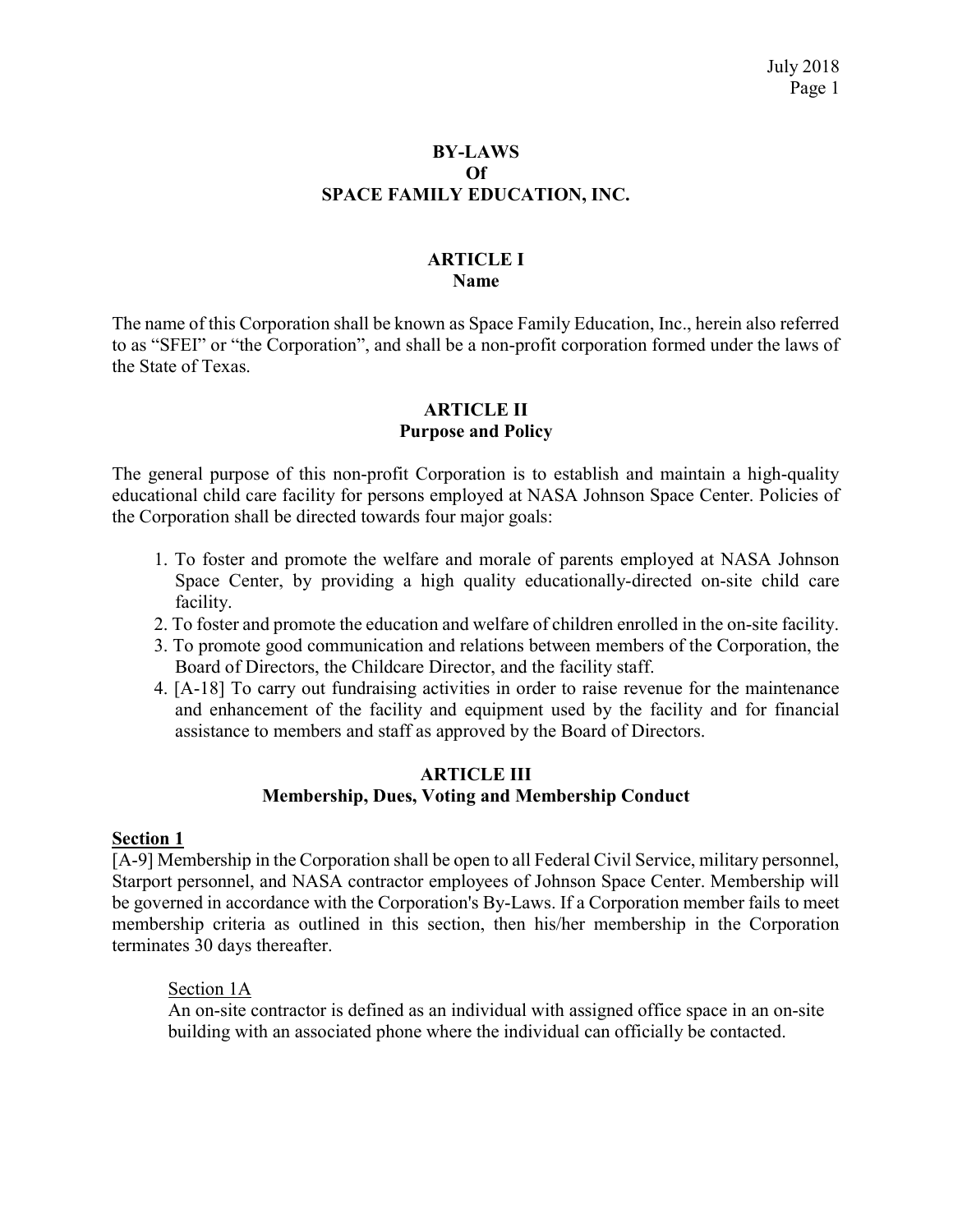## Section 2

[A-34] Application for membership shall be in written form and presented to the Board of Directors of the Corporation. This may be done via the Childcare Director.

# Section 3

[A-1] [A-11] [A-19] Membership dues shall be determined annually by the Board of Directors and billed to all members by October 1. Any new memberships shall be charged a prorated rate based on the quarter in which they joined the Corporation (e.g. a new member in December will be charged three-quarter the annual rate for that year). Except as otherwise provided for in the Articles of Incorporation, each paid membership is entitled to one vote. Membership shall terminate when dues are thirty days delinquent, or upon written notification to any Corporation officer. A single person who qualifies for membership may join the Corporation as a single member. A married couple with at least one spouse who qualifies for membership may join the Corporation as a single member or as a family membership. With a family membership, both spouses jointly share one vote in the Corporation. A married couple, with both spouses qualifying for membership, may join the Corporation as two individual members, or as a family membership.

# Section 4

[A-2] Twenty percent (20%) of the general Corporation membership shall constitute a quorum at a General Membership meeting. A quorum must be present, or represented by written proxy, at any meeting of the Corporation at which members of the Board are elected, or a vote is taken committing the Corporation as a whole to any proposal or course of action.

## Section 5

[A-14] A meeting of the General Membership shall be held at least once a year in the month of June.

# Section 6

[A-7] Any member who willfully disrupts the overall efficient operation of the Corporation or creates unnecessary financial hardship for the Corporation, as determined by a quorum of the Board of Directors as defined in Article V, Section 3, will have his/her Corporation membership terminated and all rights as a Corporation member revoked immediately.

### ARTICLE IV Administration and Organization

## Section 1

[A-6] [A-12] [A-17] Administration of the Space Family Education, Inc. Corporation shall be by the Board of Directors. The Board of Directors shall consist of five members, and shall include a President, Vice- President, Secretary, Treasurer, and the Policies and Procedures Committee Chairperson. The members of the Board of Directors shall serve without remuneration.

# Section 2

[A-13] [A-17] [A-30] [A-35] The Board of Directors shall be elected by the general membership. Nominations for the Board of Directors shall be submitted in writing to the Secretary of the Board of Directors at least one month prior to the annual General Membership Meeting. Members may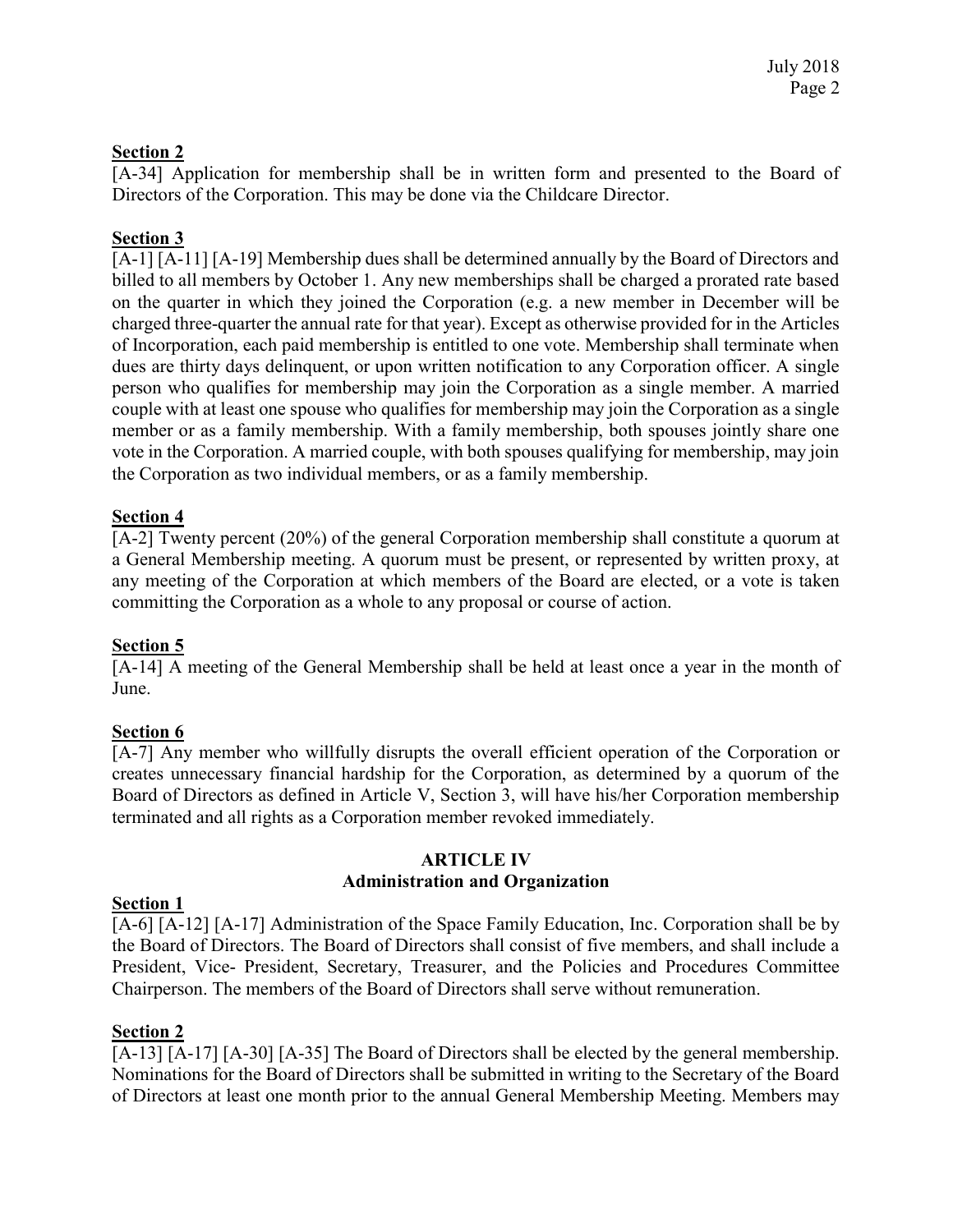nominate themselves or others as a candidate for either a general or special election. Nominees for the various positions must meet any requirements for officers specified in the Corporation By-Laws. The Secretary shall prepare a slate of nominees, and transmit this in writing to each Corporation member at least two weeks prior to the annual General Membership Meeting. Voting will be done by written or electronic ballot at or after the General Membership Meeting, and election results will be announced to the General Membership no later than three weeks after the annual meeting. Members of the Board of Directors will be elected by a majority of the votes cast and the total number of votes must meet or exceed a quorum of the total Corporation membership. In each general election, the civil servant gaining the most votes will win one of the open positions. The other positions will be filled by majority rules regardless of employer.

### Section 3

[A-17] [A-29] [A-36] Each year the general membership shall elect two (2) or three (3) Directors, as the case may be, for a term of two (2) years. The Directors shall decide among themselves the distribution of positions. The newly elected Directors shall have voting privileges immediately. Any member of the Board of Directors may be re-elected for no more than two consecutive terms. When a Board member vacancy occurs for reasons other than removal (e.g., relocation, loss of Corporation membership status, etc.), the Board of Directors shall hold a call for candidates (including nominations by the Board) and select by majority membership vote a person to assume that position's responsibilities for the remainder of the term. If less than 3 months remain in the term of the open position, the Board of Directors has the option of reassigning the responsibilities of that position to another member of the Board for the remainder of the term.

## Section 4

The Directors of the Corporation named in the Articles of Incorporation will serve only until the first General Membership Meeting and election as provided for in the Corporation By-Laws.

### ARTICLE V Board of Directors

### Section 1

[A-10] [A-20] All candidates for Directorship shall be members of the Corporation in good standing. Only one person per family may serve on the SFEI Board of Directors at any given time.

### Section 2

[A-37] The Board of Directors' primary purpose is to ensure the solvency of the Corporation. The Board of Directors shall be responsible for the overall operation of the Corporation. The Board of Directors shall meet at regular intervals at least six times a year, not including the annual General Membership Meeting. The Board of Directors shall prepare the agenda and carry out all Board meetings, including the annual General Membership Meeting. The Board of Directors shall appoint committees as required and shall delegate to them such duties as deemed necessary. The Board of Directors shall be responsible for the hiring and management of the Childcare Director. The Board of Directors shall be responsible for approving the annual budget. The Board of Directors shall have primary responsibility (in coordination with the Childcare Director) for negotiation of the Space Act Agreement between SFEI and NASA JSC and shall have signatory authority on it.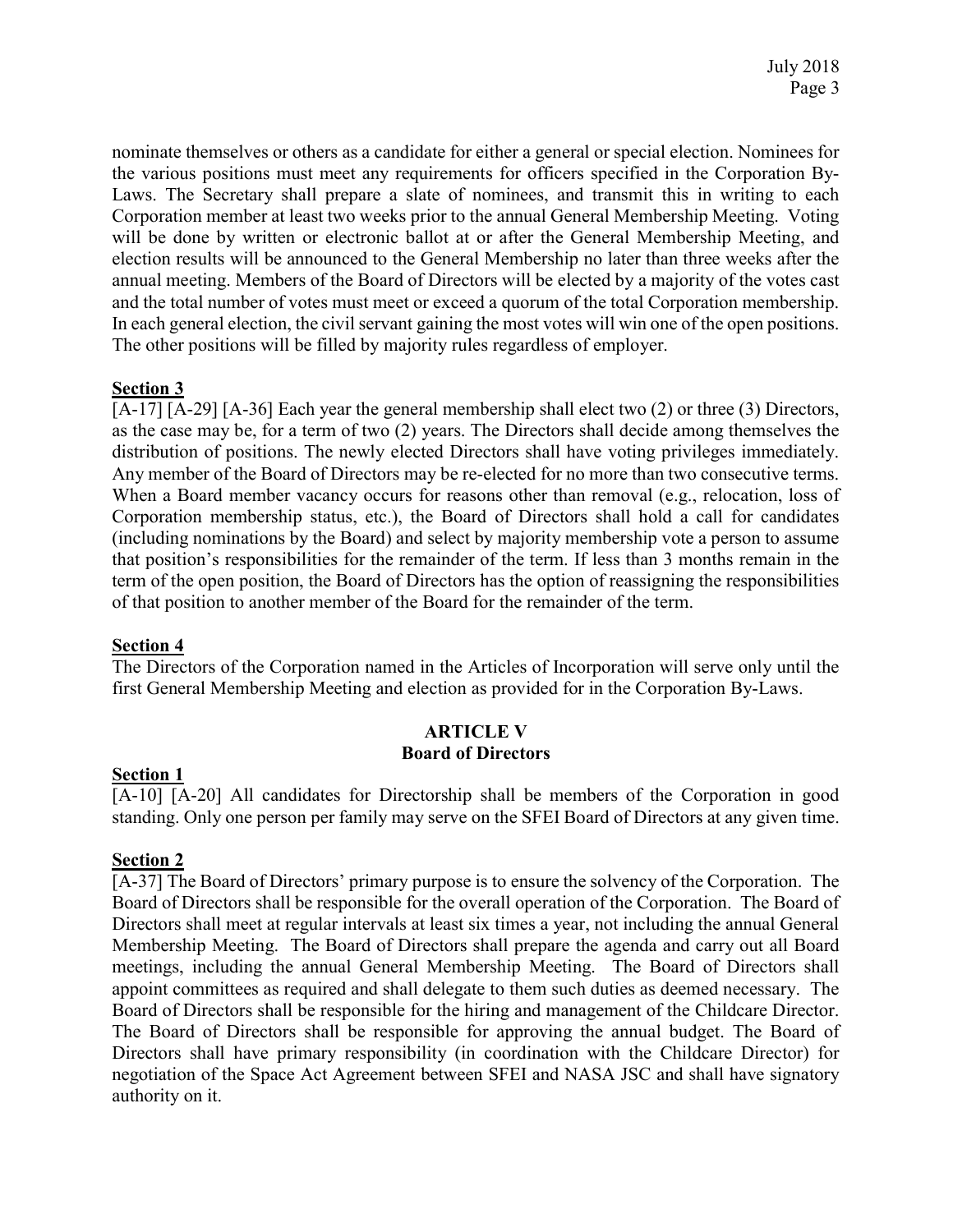## Section 2A

[A-31] The function of the Board of Directors is to develop, monitor, and enforce policy, not to implement it. The function of the Childcare Director is to implement policy and run the childcare center. The Board shall not have delegation authority to any subordinate employee of the Childcare Director. The Board of Directors is responsible for maintaining the Bylaws and approving changes to the Standard Operating Procedure. The Childcare Director is responsible for implementing the Standard Operating Procedure, TDFPS guidelines, and SFEI Employee handbook documents. Suggestions on policy implementation and facility management may be made to the Childcare Director in writing following approval from a quorum of the Board of Directors.

# Section 3

All decisions concerning the Corporation which have been delegated to the Board of Directors must be decided upon by a majority vote of the quorum established for the Board of Directors. Three Directors shall constitute a quorum for voting purposes.

### Section 3A

[A-32] The expected behaviors of the Directors in order to maintain success of the four major goals defined in Article II are as follows:

- Maintain open communication with other Directors.
- Make an effort to participate in Board meetings as stated in Article V, Section 5.
- Make good faith efforts to gain approval of a quorum of other Directors when making decisions on policy.
- Be trustworthy.
- Maintain the confidentiality of sensitive information.
- Ensure transparency in policy decisions and actions.
- Avoid unnecessary conflicts of interest.

## Section 4

[A-3] [A-33] [A-38] A member of the Board of Directors may be removed from office by one of two methods. First, the Board of Directors may remove Directors. The Director must be informed in writing which expected behaviors are being violated. Whenever possible, this notification should be in advance of any vote to remove the Director, and that person be allowed a chance to improve their behavior. If 4 of 5 of the current Board of Directors votes to remove another Director, then that person shall be removed from the Board of Directors.

A member of the Board of Directors may also be removed by a vote at a special meeting of the General Membership, once twenty-five percent of the Corporation has signed a petition calling for the meeting. If a clear majority of the votes cast indicate removal of the Director, and the total number of votes meets or exceeds a quorum of the total Corporation membership, then that person shall be removed from the Board of Directors.

In the event of removal, nominations for a replacement for that position shall be accepted from the General Membership, and from the Board of Directors. A vote for replacement may be held at the special meeting or at a specified time thereafter. A majority of the written votes cast will determine who will fill the vacant position, and the total number of votes cast must meet or exceed a quorum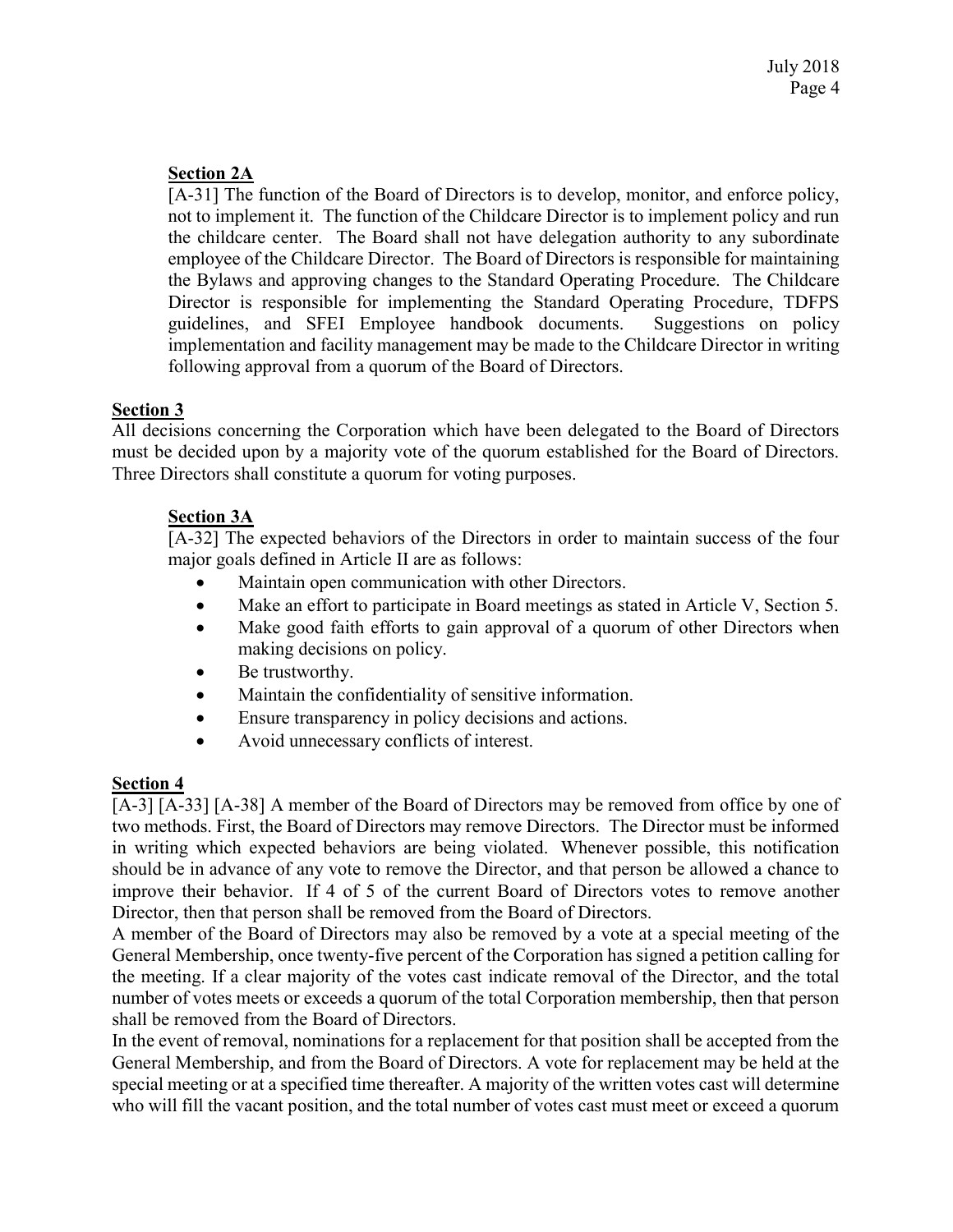of the total Corporation membership. The results of the election must be communicated to the General Membership within two weeks of the election. If less than 3 months remain in the term of the open position, the Board has the option of reassigning the responsibilities of that member to another member of the Board for the remainder of the term.

### Section 5

[A-37] Attendance at the Board of Directors meetings is the only mechanism for the Board to achieve its objectives of administering the affairs of the Corporation. Therefore, any Board member who misses three consecutive meetings of the Board will have his or her Board status reviewed by the remaining members of the Board of Directors. If the reasons for absence are not acceptable, then the other members of the Board of Directors may, by unanimous decision, decide to initiate removal of that member from the Board of Directors, and replace the position according to the provisions outlined in Section 4.

### ARTICLE VI Duties of the Members of the Board of Directors

### Section 1

The President's duties shall be as follows:

- Serve as the Chief Executive Officer of the Corporation;
- Preside at all meetings of the Board of Directors;
- Authorize contracts of up to \$30,000
- Sign checks authorizing expenditure of Corporation funds in the absence of the Treasurer, with the approval of the Board of Directors.
- Carry out all policies established as set forth under the Charter and By-Laws of the Corporation.
- [A-24] Serve as the primary interface to the Childcare Consultant.

# Section 2

The Vice-President's duties shall be as follows:

- Assume the duties of the President in his or her absence.
- [A-4] Oversee the budget and financial status of the Corporation.
- [A-21] Oversee JSC CCC safety including tracking, trending and reporting safety and health related data.
- [A-25] Maintain contact with the Child Care Center's Human Resources Consultant.

# Section 3

The Treasurer's duties shall be as follows:

- Assume the chairpersonship of the Budget and Finance Committee.
- Be the custodian of all Corporation funds and bank accounts.
- Sign checks and authorize the expenditure of Corporation funds with the approval of the Board of Directors.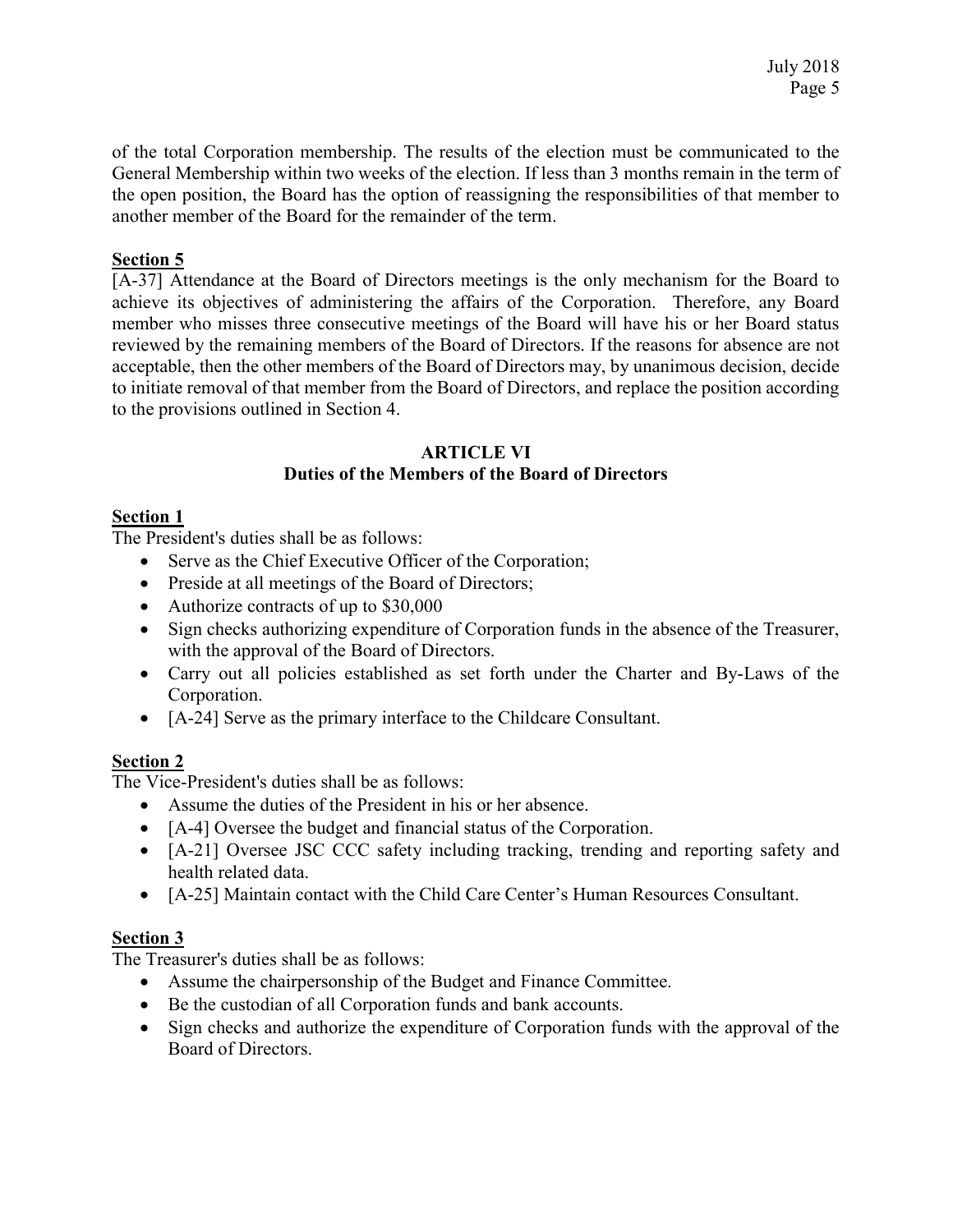- Handle and record the details of all financial transactions entered into by the Corporation. A complete report of transactions shall be prepared for each regular meeting of the Board of Directors.
- Assist the Childcare Director in the preparation of the annual facility budget.
- $\bullet$  [A-26] Serve as the primary interface to the Corporation's accountant(s).

# Section 4

The Secretary's duties shall be as follows:

- Record the minutes of all meetings of the Board of Directors, and of any meetings of the General Membership of the Corporation. Minutes of these meetings shall be sent to all members of the Board of Directors, and posted in the Space Family Education, Inc. facility within two weeks of each meeting.
- Handle all correspondence of the Corporation, including notices to the General Membership of meetings, special elections, and regular elections.
- Prepare a slate of nominees for the biannual elections.
- [A-21] maintain a current listing of the Corporation officers, and chairpersons of any appointed committee.
- Prepare and send notices of annual Corporation membership fee payment to all members of the Corporation.
- [A-5] Maintain an up-to-date copy of the By-Laws of the Corporation.

# Section 5

The Policies and Procedures Chairperson's duties shall be as follows:

- [A-15] Assume the chairpersonship of the Policies and Procedures Committee.
- [A-21] Serve as the focal point for board-recommended changes to and approval of the JSC CCC Standard Operating Procedures.
- [A-27] [A-39] Oversee the management of a waiting list for the Child Care Center in accordance with the priority stated in the JSC CCC Standard Operating Procedures. In the event that the Policies and Procedures Chairperson is on the Waiting List, then another member of the Board, not on the Waiting List, shall be selected to perform this duty.

# Section 6

[A-15][A-21] In addition to the duties assigned to each board position, the Board Members shall decide among themselves the distribution of other required roles such as Facility Manager, Fire Warden, Badging Representative, etc., as needed.

# Section 7

[A-28] The President shall have at least one year of previous experience on the Board of Directors. The Treasurer shall have or receive appropriate training for the position and shall commit to training or transferring knowledge to the succeeding Treasurer for a six month period.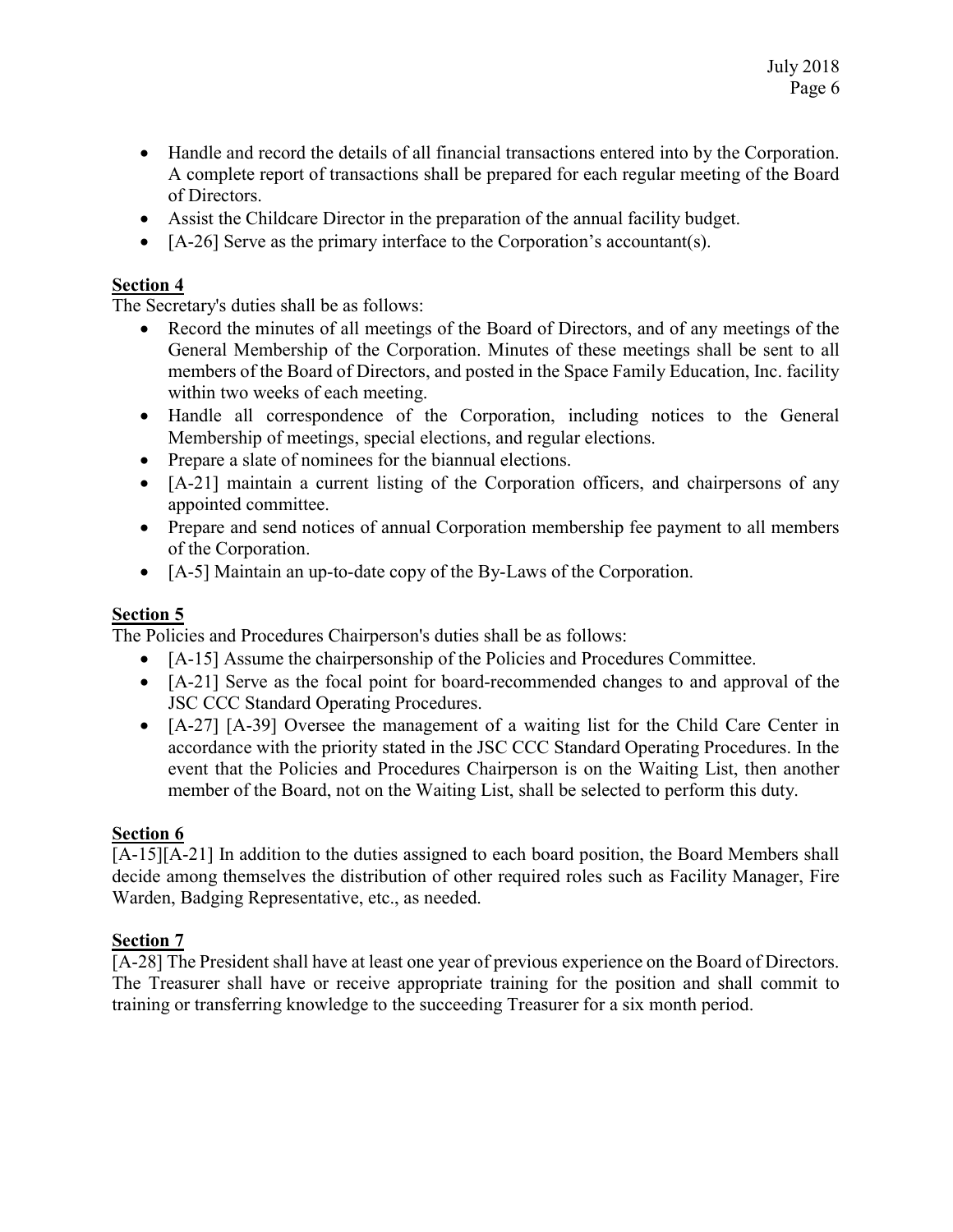### ARTICLE VII General Membership Meetings

### Section 1

An annual meeting of the members of the Corporation will be held according to Article III of the By-Laws.

### Section 2

[A-40] Special meetings of the General Membership of the Corporation may be called at the discretion of the Board of Directors or by a petition signed by 25% of the total Corporation membership.

## ARTICLE VIII **Committees**

## Section 1

The Board of Directors, by resolution adopted by a majority of the voting members of the Board, may appoint committees and designate to them duties as may be deemed necessary and desirable.

### Section 2

The President of the Board of Directors shall appoint a chairperson from the General Membership for each committee, for those committees which do not already have a designated chairperson as provided for in the By-Laws, and may also appoint some or all of the members of a committee.

### Section 3

The following committees shall be established as permanent committees:

- [A-22] A Fundraising Committee to carry out fundraising activities in order to raise revenue for the maintenance and enhancement of the facility and equipment used by the facility and for financial assistance to members and staff as approved by the Board of Directors.
- A Budget and Finance Committee to plan for long-range financing, assist the Childcare Director in preparing the annual budget, and research current costs for insurance, employee benefits, salaries, equipment, and other operational expenses of the facility. This committee will also be responsible for recommending tuition fee ranges to the Board of Directors.
- A Policies and Procedures Committee to maintain the Standard Operating Procedures for the facility, and formulate policies and procedures for the use of the facility, including care of sick children, food purchase, storage, and preparation, hours of operation, admission and waiting list policies, basic personnel policies, grievance procedures, and other procedural and policy matters.

# Section 4

The following committees, and any others deemed appropriate by the Board, may be established on a permanent or as-needed basis:

• a Building, Grounds, and Equipment Committee to assume responsibility for building modifications and maintenance, playground and grounds design, modification, and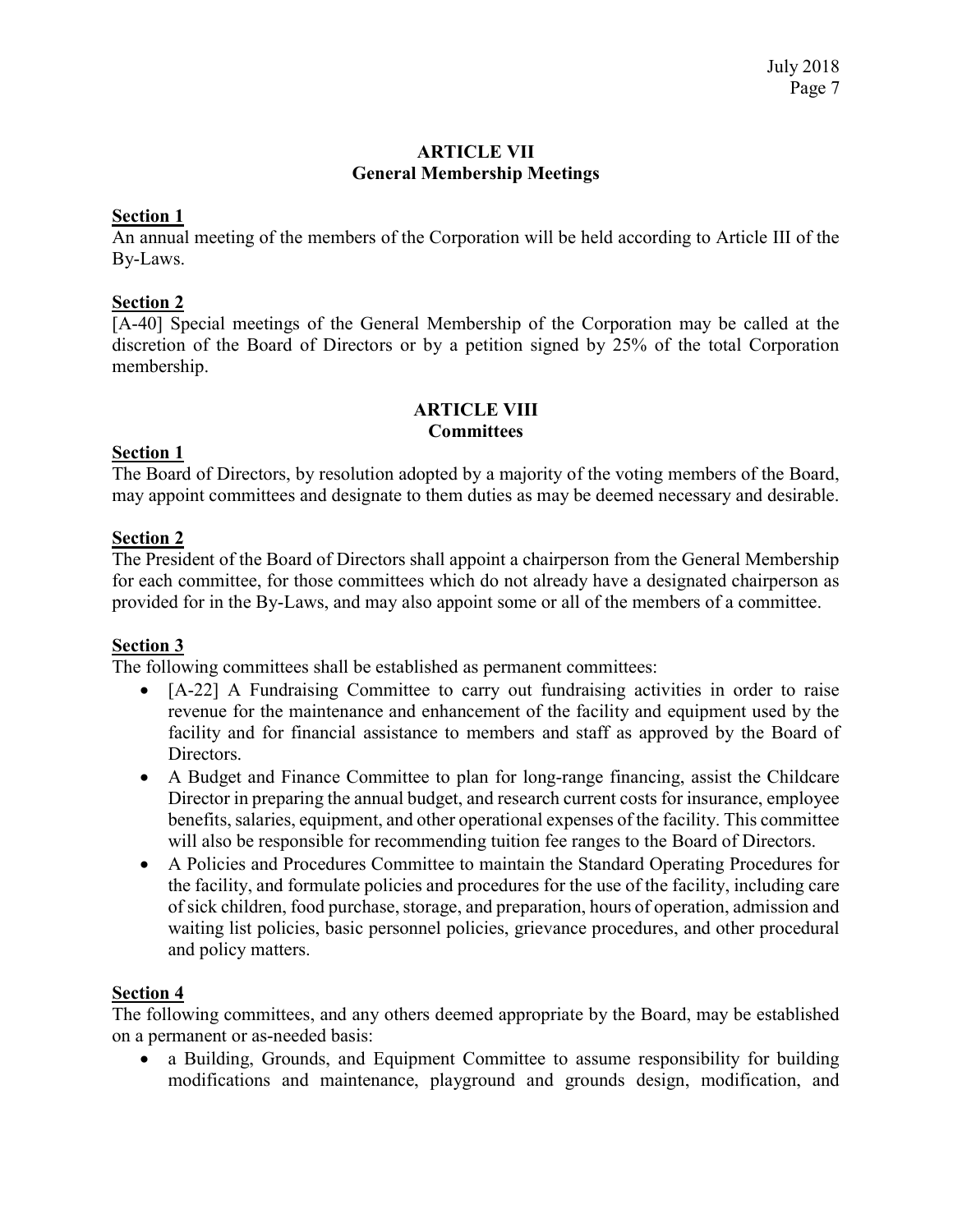implementation, maintenance of currently owned equipment, and acquisition of additional equipment.

- A Newsletter Committee to publish a newsletter about the facility on a periodic basis, which will be made available to parents and Corporation members.
- A Program Committee to assist the Childcare Director in the development of children's programs, and planning and procurement of small equipment items, toys and craft materials for the facility.
- An Advisory Committee made up of child care and child development professionals in the community, who are not necessarily members of the Corporation, but who can be expected to provide professional advice to the Board of Directors.

### ARTICLE IX Ex-officio Members of the Board of Directors

[A-41] The Childcare Director is a non-voting ex-officio member of the Board of Directors. Committee chairpersons appointed by the President of the Board are also non-voting ex-officio members of the Board of Directors. [A-23] A Childcare Consultant will be retained by the Board of Directors and is a non-voting ex-officio member of the Board of Directors.

# ARTICLE X Fiscal Requirements

The financial records of the Corporation will be audited every odd-numbered year by a method selected by the Board of Directors. Expenditures of Corporation funds shall require prior approval by the Board of Directors. The Board may choose to designate specific expenditures which may be paid by the Treasurer without further need for Board approval. The Treasurer and any other agent of the Corporation charged with the custody of its funds or property may be bonded in such sum and with such surety as determined by the Board of Directors.

## ARTICLE XI Rules of Order

Questions of parliamentary procedure will be governed by Robert's Rules of Order, where not in conflict with the clear provisions of the Charter or By-Laws of the Corporation.

### ARTICLE XII Amendments

## Section 1

The general membership of the Corporation may amend, adopt, or repeal any and all of the By-Laws of the Corporation.

## Section 2

[A-42] Amendments to the By-Laws may be made as the need arises and are not limited to a specific month, but must follow the process laid out below to allow all members to review, provide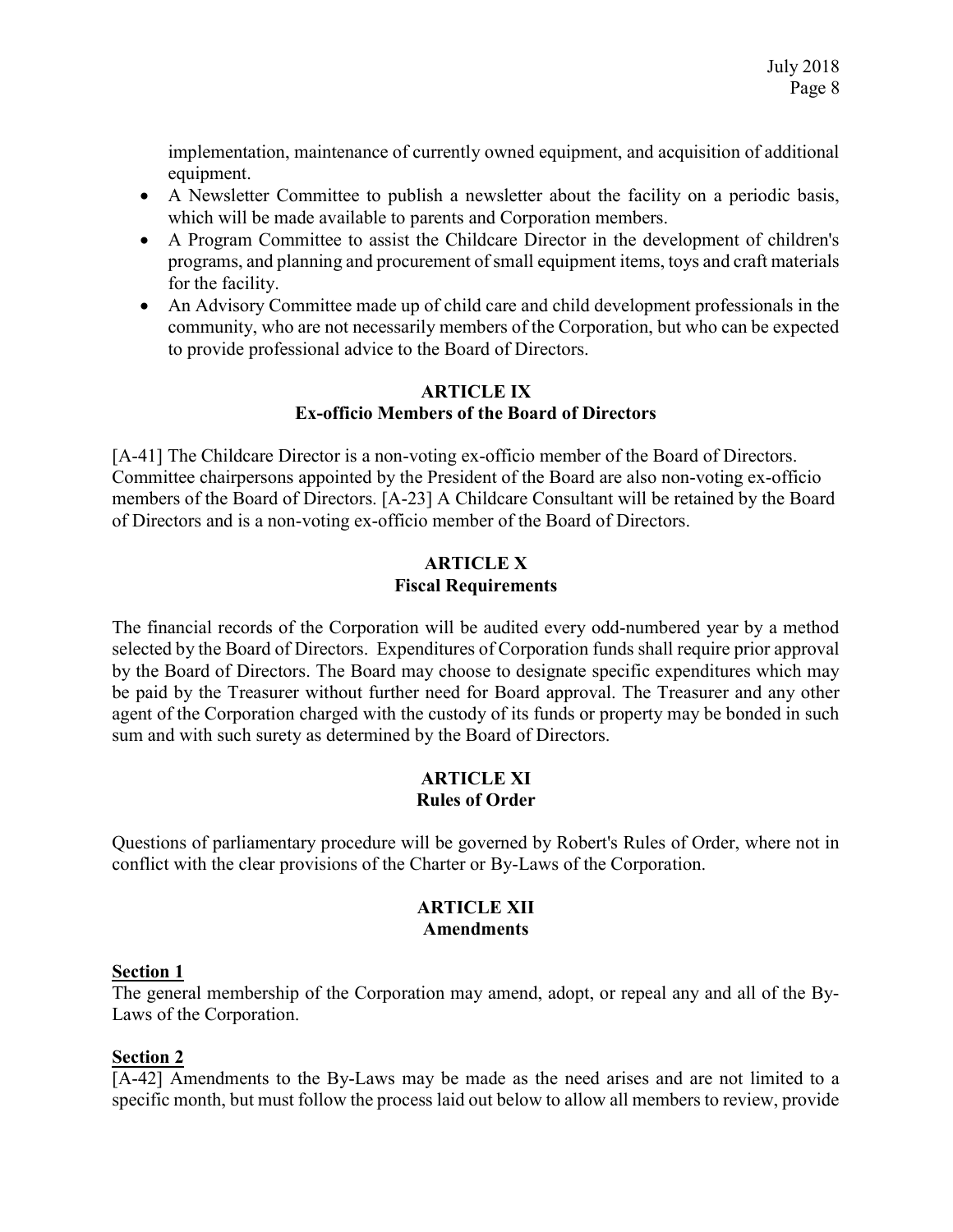input to, and vote on the changes. Proposed amendments to the By-Laws must be submitted in writing to the Board of Directors at least one month prior to the annual General Membership meeting. The proposed amendment may originate from the Board of Directors or by a petition signed by at least fifteen percent (15%) of the Corporation membership. [A-16] At least two weeks prior to the annual General Membership meeting, a copy of the proposed amendment shall be distributed in writing to each member of the Corporation by the Secretary of the Board of Directors, and the membership shall be given an opportunity to provide feedback on the proposed amendments. Voting will be done by written ballot or by electronic ballot after the General Membership Meeting (or after an appropriate feedback opportunity),, and the results will be announced to the General Membership no later than three weeks after the annual meeting. If the majority of the votes cast at the General Membership meeting approve the adoption of the amendment, and the total number of votes cast meets or exceeds a quorum of total Corporation membership, then the amendment shall be incorporated into the By-Laws.

### ARTICLE XIII Dissolution of the Corporation

In the event that the Corporation membership moves to dissolve the Corporation, then the assets of the Corporation shall be dispersed to cover any indebtedness of the Corporation. Any remaining assets after this process shall then be dispersed to other non-profit organizations operating for the benefit of NASA Johnson Space Center employees.

### ARTICLE XIV Non-Discriminatory Policy Statement

[A-43] The Space Family Education, Inc. facility admits students of any race, sex, color, religion, sexual orientation, gender identity, national and ethnic origin to all the rights, privileges, programs and activities generally made available to students of the facility.

### ARTICLE XV Indemnification

[A-8] The Corporation shall indemnify any current or former member of the Board of Directors of the Corporation for expenses and costs (including Attorneys' fees) actually and necessarily incurred in connection with any claim asserted, by action in court or otherwise, by reason of such person being or having been a member of the Board, except in relation to matters as to which such person shall have been guilty of negligence or misconduct in respect to any matter in which indemnity is sought.

### ARTICLE XVI **Definitions**

[A-44]

Member: a person eligible for Corporation membership as defined in Article III, Section 1, and having paid annual membership dues for the current school year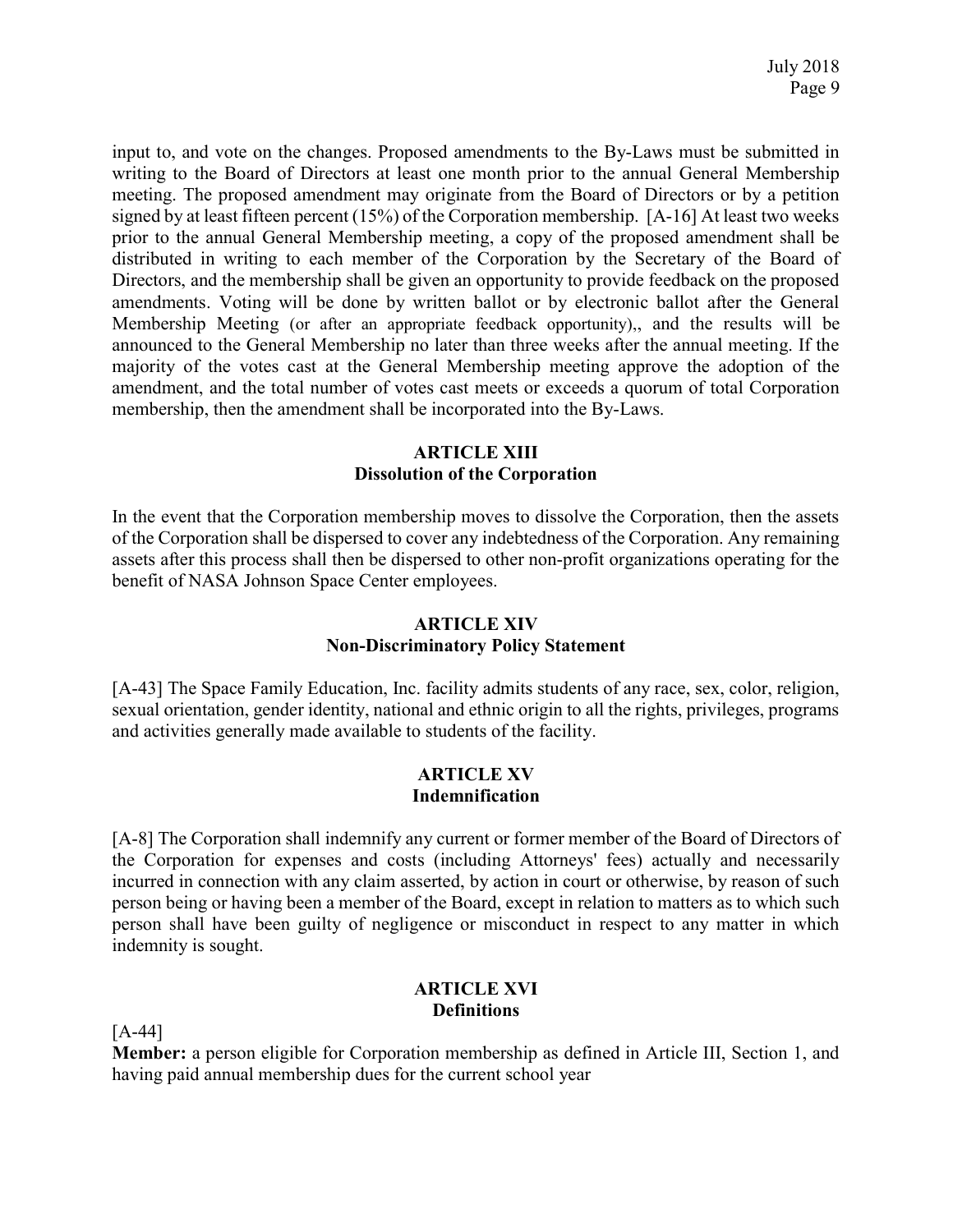Director: a member of the Board of Directors of the Corporation

Childcare Director: the employee of the Corporation, charged with the day to day operation of the childcare center, to include all personnel actions associated with teachers and other staff in the employ of the Corporation.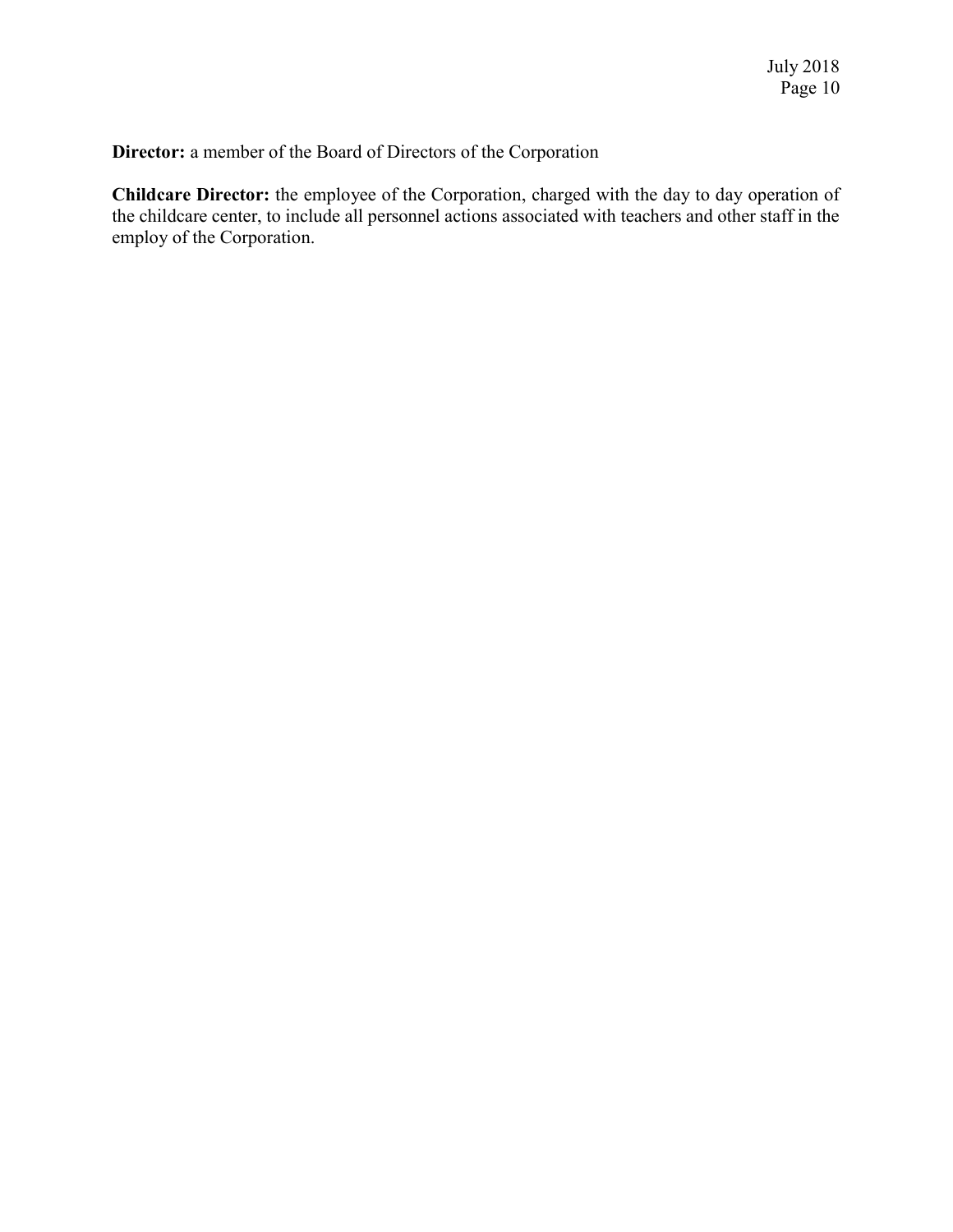## AMENDMENTS TO THE BY-LAWS OF SPACE FAMILY EDUCATION, INC.

## [A-1] Proposed May 1990, Accepted June 1990

### ARTICLE III Section 3:

ORIGINAL: Membership dues shall be \$5.00 per year per membership, payable annually, and due by June 1.

AMENDED: Membership dues shall be determined annually by the Board of Directors and billed to all members by June 1. Any new memberships shall be charged a prorated rate for their first cycle based on the month in which they joined the Corporation (e.g. a new member in December will be charged half the annual rate for that year).

### [A-2] Proposed June 1991, Accepted July 1991

### ARTICLE III Section 4:

ORIGINAL: Thirty percent (30%) of the general Corporation membership shall constitute a quorum at a General Membership meeting.

AMENDED: Twenty percent (20%) of the general Corporation membership shall constitute a quorum at a General Membership meeting.

### [A-3] Proposed June 1991, Accepted July 1991

### ARTICLE V Section 4:

ORIGINAL: Removal of a particular member of the Board of Directors may be initiated by the Board of Directors, or a petition generated and signed by twenty-five percent of the Corporation membership. A special meeting of the general membership must be called ... if a clear majority of the votes cast indicated removal of the officer ... then that person shall be removed from the Board of Directors.

AMENDED: A Board of Director may be removed from office by one of two methods. If 4 of 5 of the acting Board of Directors votes unanimously to remove another member, then that person shall be removed from the Board of Directors. A Board of Director may also be removed by a vote at a special meeting of the General Membership, once twenty-five percent of the Corporation has signed a petition calling for the meeting. If a clear majority ... (same as existing Bylaw).

## [A-4] Proposed May 1992, Accepted June 1992

### ARTICLE VI Section 2:

## ORIGINAL:

The Vice-President's duties shall be as follows:

- assume the duties of the President in his or her absence.
- assume the chairpersonship of the Fund-raising and Scholarship Committee.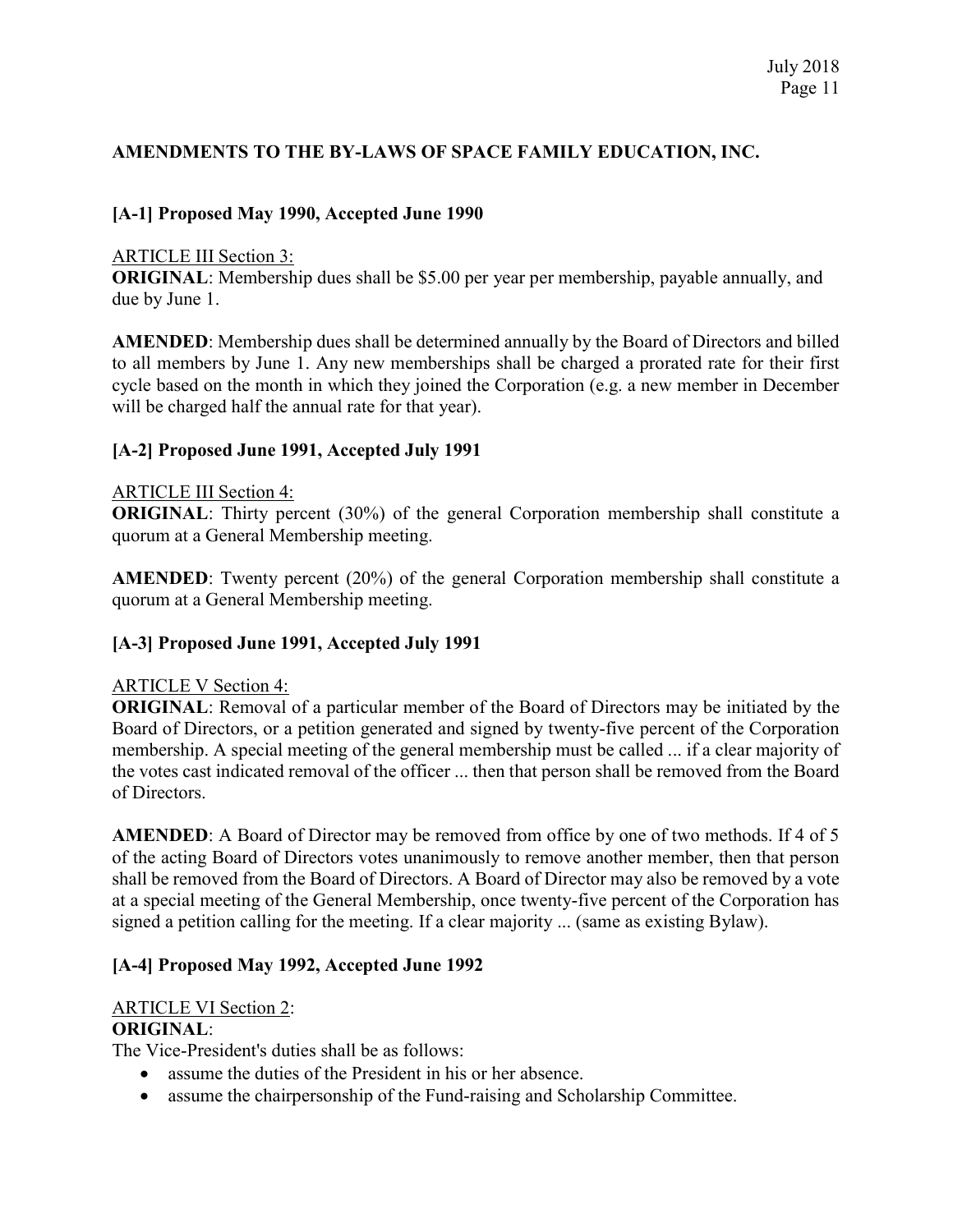maintain an up-to-date copy of the By-Laws of the Corporation.

## AMENDED:

The Vice-President's duties shall be as follows:

- assume the duties of the President in his or her absence.
- assume the chairpersonship of the Fund-raising and Scholarship Committee.
- oversee the budget and financial status of the Corporation.

# [A-5] Proposed May 1992, Accepted June 1992

# ARTICLE VI Section 4:

ORIGINAL:

- The Secretary's duties shall be as follows:
- record the minutes of all meetings of the Board of Directors, and of any meetings of the General Membership of the Corporation. Minutes of these meetings shall be sent to all members of the Board of Directors, and posted in the Space Family Education, Inc. facility within two weeks of each meeting.
- handle all correspondence of the Corporation, including notices to the General Membership of meetings, special elections, and regular elections.
- prepare a slate of nominees for the biannual elections.
- maintain a current listing of the Corporation membership, officers, and chairpersons of any appointed committees.
- prepare and send notices of annual Corporation membership fee payment to all members of the Corporation.

## AMENDED:

The Secretary's duties shall be as follows:

- record the minutes of all meetings of the Board of Directors, and of any meetings of the General Membership of the Corporation. Minutes of these meetings shall be sent to all members of the Board of Directors, and posted in the Space Family Education, Inc. facility within two weeks of each meeting.
- handle all correspondence of the Corporation, including notices to the General Membership of meetings, special elections, and regular elections.
- prepare a slate of nominees for the biannual elections.
- maintain a current listing of the Corporation membership, officers, and chairpersons of any appointed committees.
- prepare and send notices of annual Corporation membership fee payment to all members of the Corporation.
- maintain an up-to-date copy of the By-Laws of the Corporation.

# [A-6] Proposed May 1992, Accepted June 1992

ARTICLE IV Section 1: ORIGINAL: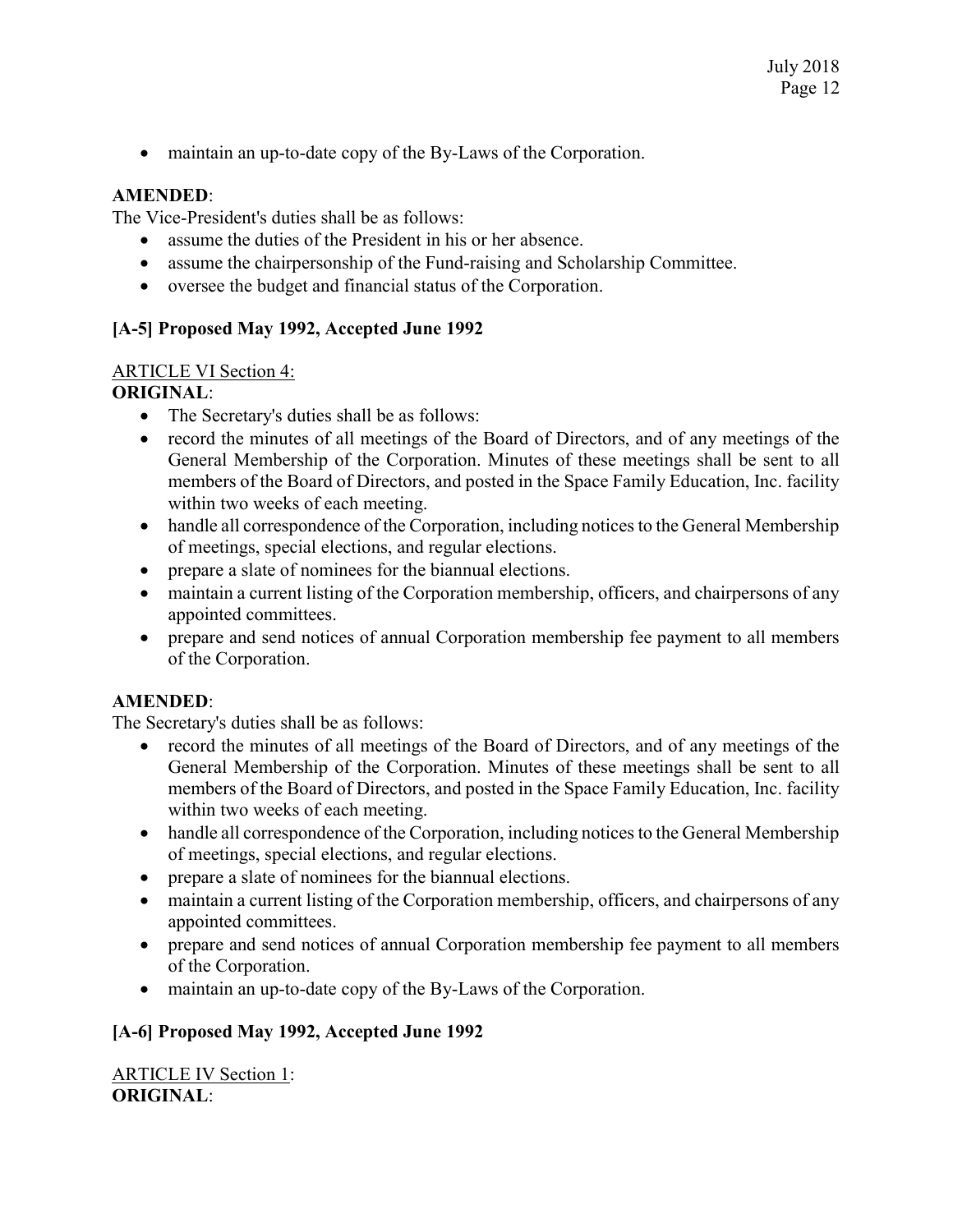Section 1

Administration of the Space Family Education, Inc. facility shall be by the Board of Directors. The five members of the Board of Directors shall be elected biannually at the General Membership Meeting. Any member of the Board of Directors may be re-elected for no more than two consecutive terms.

### AMENDED:

### Section 1

Administration of the Space Family Education, Inc. facility shall be by the Board of Directors. The five members of the Board of Directors shall be elected biannually at the General Membership Meeting. Any member of the Board of Directors may be re-elected for no more than three consecutive terms.

## [A-7] Proposed April 1994, Accepted June 1994

## Add:

ARTICLE III, Section 6 - Membership, Dues, Voting and Membership Conduct

Any member who willfully disrupts the overall efficient operation of the corporation or creates unnecessary financial hardship for the corporation, as determined by a quorum of the Board of Directors, will have his/her corporation membership terminated and all rights as a corporation member revoked immediately.

## [A-8] Proposed April 1994, Accepted June 1994

## Add:

## ARTICLE XV - Indemnification

The corporation shall indemnify any Director or former Director of the corporation for expenses and costs (including Attorneys' fees) actually and necessarily incurred in connection with any claim asserted, by action in court or otherwise, by reason of such person being or having been such Director, except in relation to matters as to which such person shall have been guilty of negligence or misconduct in respect to any matter in which indemnity is sought.

## [A-9] Proposed August 1997, Accepted August 1997

## ARTICLE III Section 1:

ORIGINAL: Membership in the Corporation shall be open to all Federal Civil Service, military personnel, Exchange personnel, and on-site NASA contractor employees of Johnson Space Center. Membership will be governed in accordance with the Corporation's by-laws. If a Corporation member fails to meet membership criteria as outlined in this section, then his/her membership in the Corporation terminates 30 days thereafter.

AMENDED: Membership in the Corporation shall be open to all Federal Civil Service, military personnel, Exchange personnel, and NASA contractor employees of Johnson Space Center. Membership will be governed in accordance with the Corporation's by-laws. If a Corporation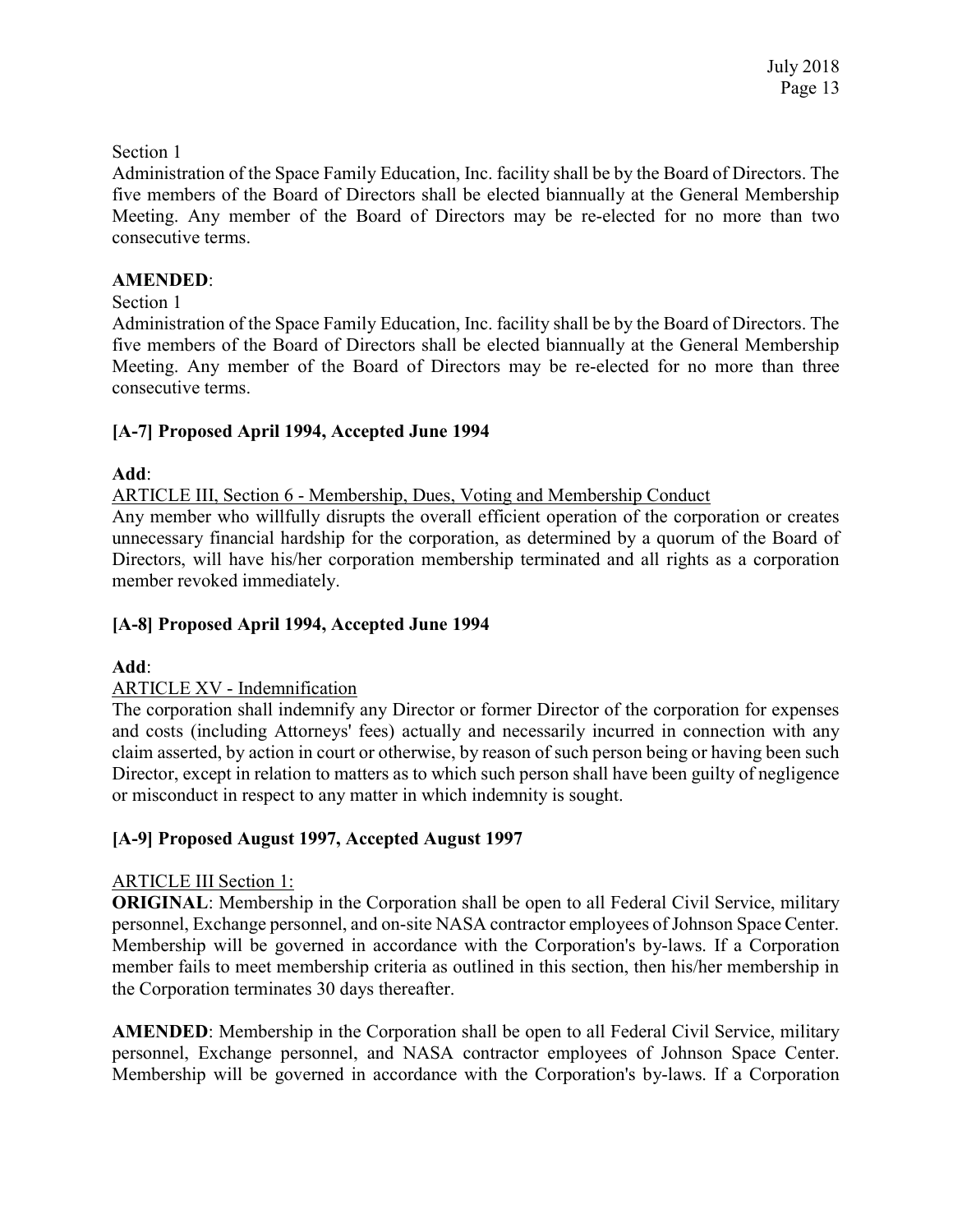member fails to meet membership criteria as outlined in this section, then his/her membership in the Corporation terminates 30 days thereafter.

### [A-10] Proposed October 1998, Accepted November 1998

ARTICLE V Section 1:

ORIGINAL: The President, Vice-President, and Treasurer shall be NASA Civil Service employees. All candidates for Directorship shall be members of the Corporation in good standing.

AMENDED: All candidates for Directorship shall be members of the Corporation in good standing.

### [A-11] Proposed March 2003, Accepted June 2003

### ARTICLE III Section 3:

ORIGINAL: Membership dues shall be determined annually by the Board of Directors and billed to all members by June 1. Any new memberships shall be charged a prorated rate for their first cycle based on the month in which they joined the Corporation (e.g. a new member in December will be charged half the annual rate for that year).

AMENDED: Membership dues shall be determined annually by the Board of Directors and billed to all members by September 1. Any new memberships shall be charged a prorated rate based on the quarter in which they joined the Corporation (e.g. a new member in December will be charged three-quarter the annual rate for that year).

## [A-12] Proposed April 2004, Accepted June 2004

### ARTICLE IV Section 1:

ORIGINAL: Administration of the Space Family Education, Inc. facility shall be by the Board of Directors. The five members of the Board of Directors shall be elected biannually at the General Membership Meeting. Any member of the Board of Directors may be re- elected for no more than three consecutive terms.

AMENDED: Administration of the Space Family Education, Inc. facility shall be by the Board of Directors. The five members of the Board of Directors shall be elected biannually at the General Membership Meeting.

## [A-13] Proposed April 2004, Accepted June 2004

### ARTICLE IV Section 2:

ORIGINAL: Nominations for the Board of Directors shall be submitted in writing to the Secretary of the Board of Directors at least one month prior to the annual General Membership Meeting. Nominees for the various positions must meet any requirements for officers specified in the Corporation By-Laws. The Secretary shall then prepare a slate of nominees, and transmit this in writing to each Corporation member at least two weeks prior to the annual General Membership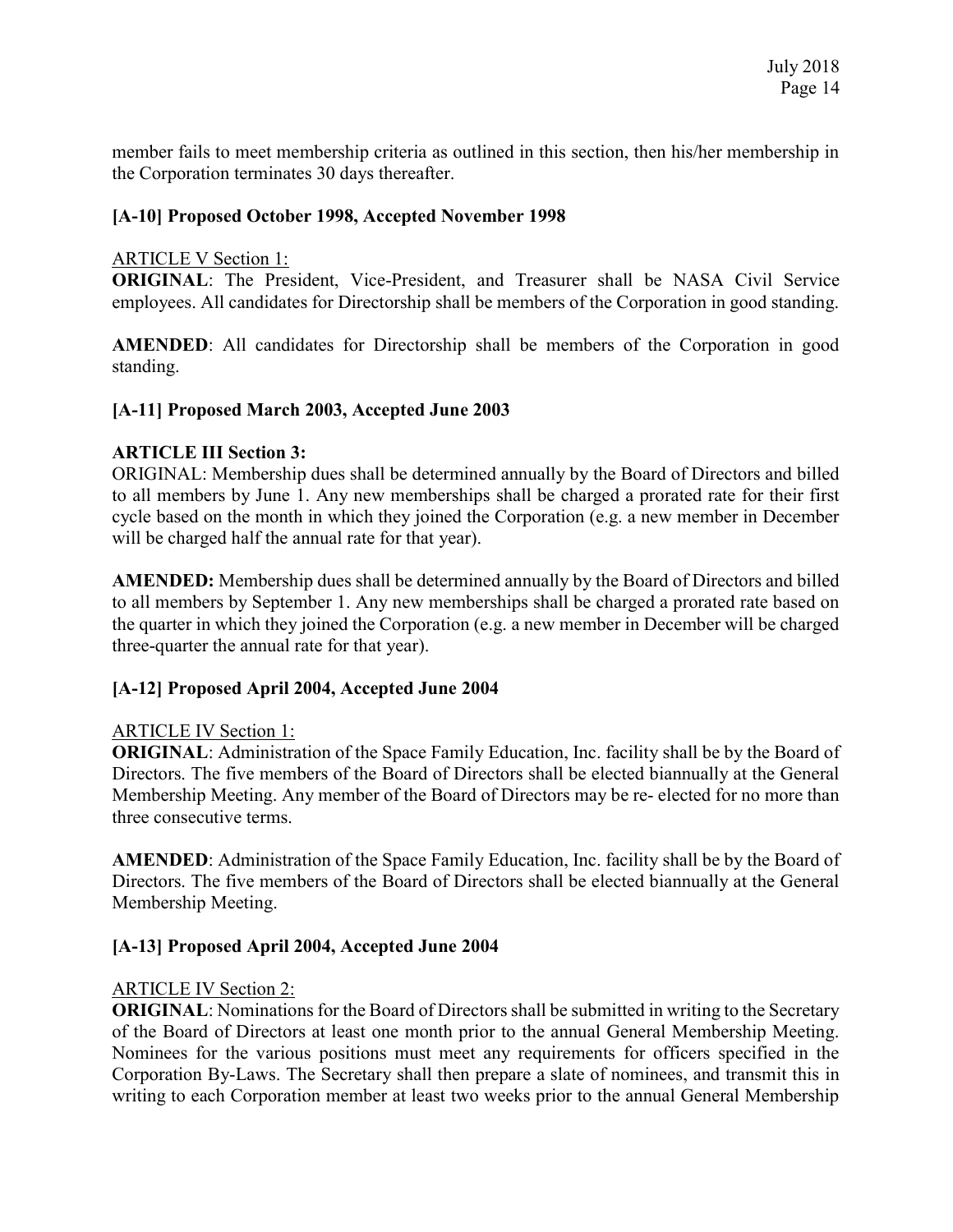Meeting. Voting will be done by written ballot at the General Membership Meeting, and election results will be announced to the General Membership no later than two weeks after the annual meeting. Members of the Board of Directors will be elected by a majority of the quorum.

AMENDED: Nominations for the Board of Directors shall be submitted in writing to the Secretary of the Board of Directors at least one month prior to the annual General Membership Meeting. Nominees for the various positions must meet any requirements for officers specified in the Corporation By-Laws. The Secretary shall then prepare a slate of nominees, and transmit this in writing to each Corporation member at least two weeks prior to the annual General Membership Meeting. Voting will be done by written ballot or by electronic ballot after the General Membership Meeting, and election results will be announced to the General Membership no later than two weeks after the annual meeting. Members of the Board of Directors will be elected by a majority of the quorum.

# [A-14] Proposed April 2004, Accepted June 2004

ARTICLE III Section 5:

ORIGINAL: A meeting of the General Membership shall be held at least once a year on the first Tuesday in June.

AMENDED: A meeting of the General Membership shall be held at least once a year in the month of June.

# [A-15] Proposed April 2005, Accepted June 2005

# ARTICLE VI Sections 2 and 5: Duties of the Members of the Board of Directors ORIGINAL:

Section 2

The Vice-President's duties shall be as follows:

- assume the duties of the President in his or her absence.
- assume the chairpersonship of the Fund-raising and Scholarship Committee.
- [A-4] oversee the budget and financial status of the Corporation.

## Section 5

The Policies and Procedures Chairperson's duties shall be as follows:

- hold regular meetings of the Policies and Procedures Committee.
- prepare and maintain a Parent's Handbook for the facility.

## AMENDED:

Section 2

The Vice-President's duties shall be as follows:

- assume the duties of the President in his or her absence.
- [A-4] oversee the budget and financial status of the Corporation.

### Section 5

The Policies and Procedures Chairperson's duties shall be as follows:

[A-15] assume the chairpersonship of the Policies and Procedures Committee.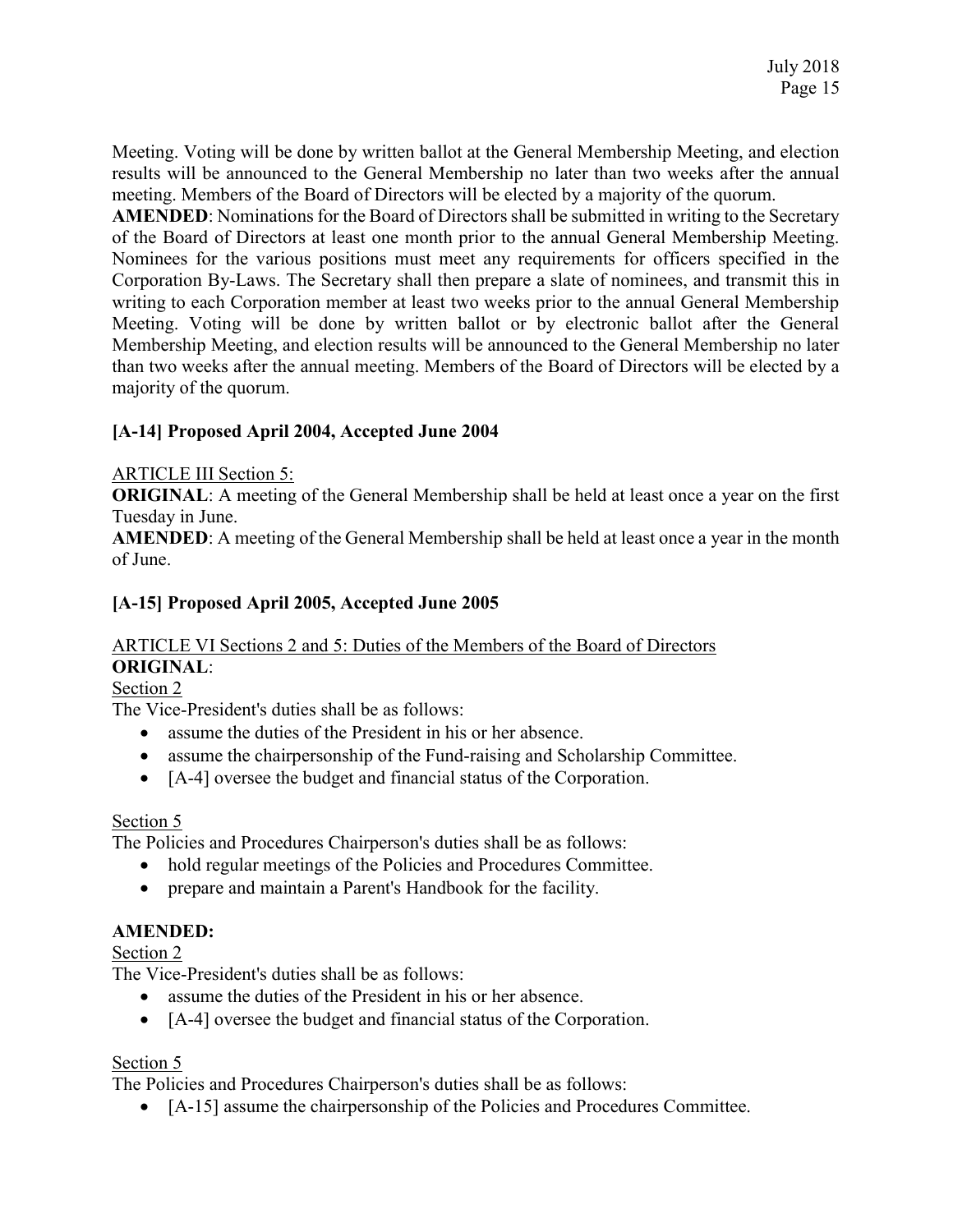prepare and maintain a Parent's Handbook for the facility.

### Section 6 [A-15]

In addition to the duties tied to each position above, the Board Members will also fill the roles listed below, and shall decide among themselves the distribution of these roles.

Waiting List Coordinator - Responsible for managing a waiting list for the Child Care Center in accordance with the priority stated in the MOU with NASA.

Fundraising Chair - Responsible for ensuring an annual fundraising plan is in place

Safety Chair - Responsible for oversight of JSC CCC safety including tracking and reporting trends related to Safety and Health incidents.

Board members may also need to fill roles as required by JSC (e.g., Facility Manager, Fire Warden).

# [A-16] – Proposed May 2005, Accepted June 2005

### ARTICLE XII Section 2: Amendments

### ORIGINAL:

### Section 2

Proposed amendments to the By-Laws must be submitted in writing to the Board of Directors at least one month prior to the annual General Membership meeting. The proposed amendment may originate from the Board of Directors or by a petition signed by at least fifteen percent (15%) of the Corporation membership. At least two weeks prior to the annual General Membership meeting, a copy of the proposed amendment shall be distributed in writing to each member of the Corporation by the Secretary of the Board of Directors. If the majority of the votes cast at the General Membership meeting approves the adoption of the amendment, and the total number of votes cast meets or exceeds a quorum of total Corporation membership, then the amendment may be incorporated into the By-Laws.

### AMENDED:

### Section 2

Proposed amendments to the By-Laws must be submitted in writing to the Board of Directors at least one month prior to the annual General Membership meeting. The proposed amendment may originate from the Board of Directors or by a petition signed by at least fifteen percent (15%) of the Corporation membership. [A-16] At least two weeks prior to the annual General Membership meeting, a copy of the proposed amendment shall be distributed in writing to each member of the Corporation by the Secretary of the Board of Directors. Voting will be done by written ballot or by electronic ballot after the General Membership Meeting, and the results will be announced to the General Membership no later than two weeks after the annual meeting. If the majority of the votes cast at the General Membership meeting approve the adoption of the amendment, and the total number of votes cast meets or exceeds a quorum of total Corporation membership, then the amendment may be incorporated into the By-Laws.

## [A-17] Proposed May 2005, Accepted June 2005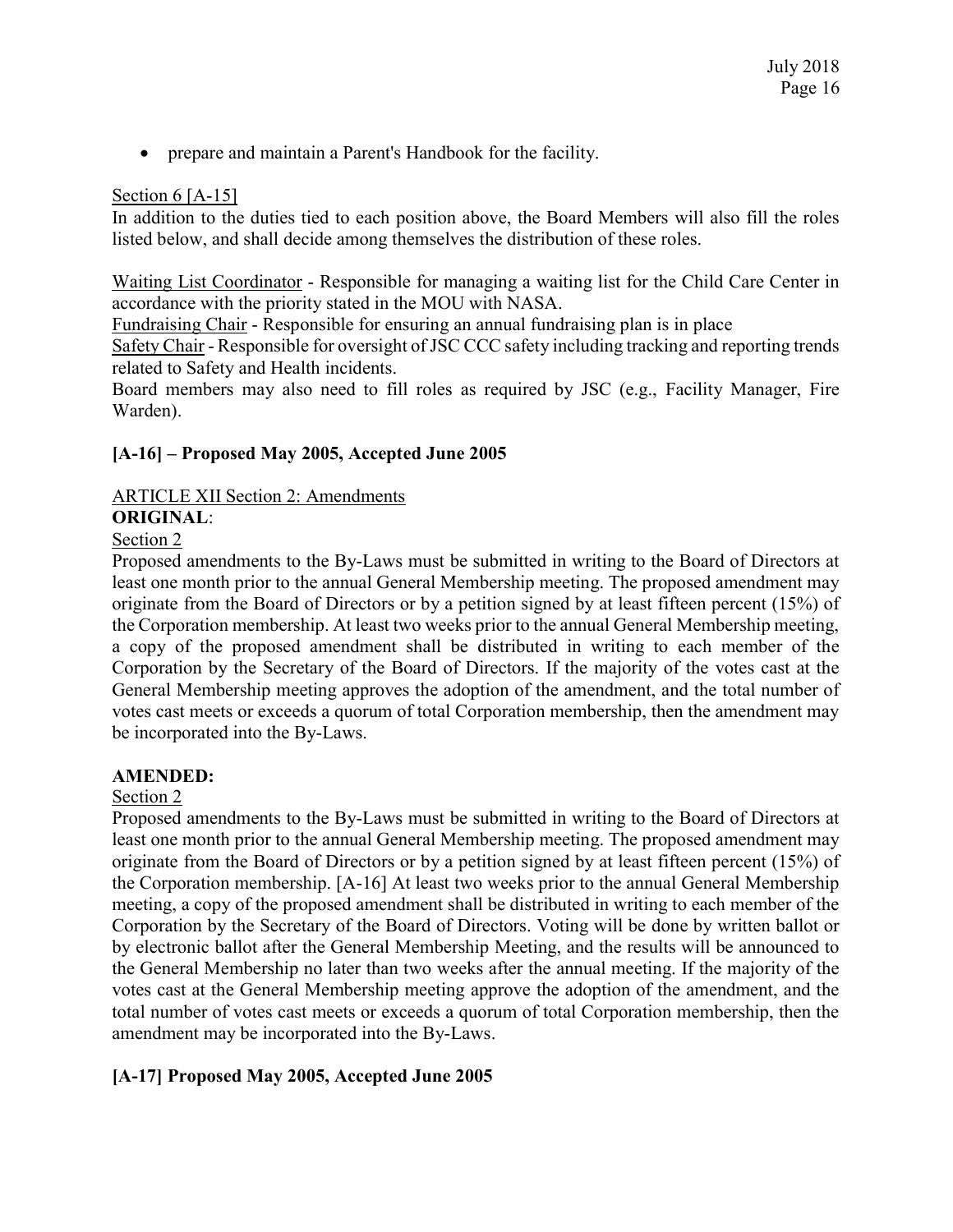## ARTICLE IV Sections 1-3: Administration and Organization

# ORIGINAL:

### Section 1

[A-6] [A-12] Administration of the Space Family Education, Inc. facility shall be by the Board of Directors. The five members of the Board of Directors shall be elected biannually at the General Membership Meeting.

### Section 2

[A-13] Nominations for the Board of Directors shall be submitted in writing to the Secretary of the Board of Directors at least one month prior to the annual General Membership Meeting. Nominees for the various positions must meet any requirements for officers specified in the Corporation By-Laws. The Secretary shall then prepare a slate of nominees, and transmit this in writing to each Corporation member at least two weeks prior to the annual General Membership Meeting. Voting will be done by written ballot or by electronic ballot after the General Membership Meeting, and election results will be announced to the General Membership no later than two weeks after the annual meeting. Members of the Board of Directors will be elected by a majority of the quorum.

### Section 3

The members of the Board of Directors shall serve without remuneration. Each Director shall serve for a 27-month term. The three months at the end of each Board's term shall overlap the first three months of the new Board's term, for the sake of continuity. The newly-elected members shall not have voting privileges for the first 90 days. The Board of Directors shall consist of five members, and shall include the President, Vice- President, Secretary, Treasurer, and the Policies and Procedures Committee Chairperson. The Directors shall decide among themselves the distribution of positions.

### AMENDED:

### Section 1

[A-6] [A-12] [A-17] Administration of the Space Family Education, Inc. facility shall be by the Board of Directors. The Board of Directors shall consist of five members, and shall include the President, Vice- President, Secretary, Treasurer, and the Policies and Procedures Committee Chairperson. The members of the Board of Directors shall serve without remuneration.

### Section 2

[A-13] [A-17] The Board of Directors shall be elected by the general membership. Nominations for the Board of Directors shall be submitted in writing to the Secretary of the Board of Directors at least one month prior to the annual General Membership Meeting. Nominees for the various positions must meet any requirements for officers specified in the Corporation By-Laws. The Secretary shall then prepare a slate of nominees, and transmit this in writing to each Corporation member at least two weeks prior to the annual General Membership Meeting. Voting will be done by written ballot or by electronic ballot after the General Membership Meeting, and election results will be announced to the General Membership no later than two weeks after the annual meeting. Members of the Board of Directors will be elected by a majority of the quorum.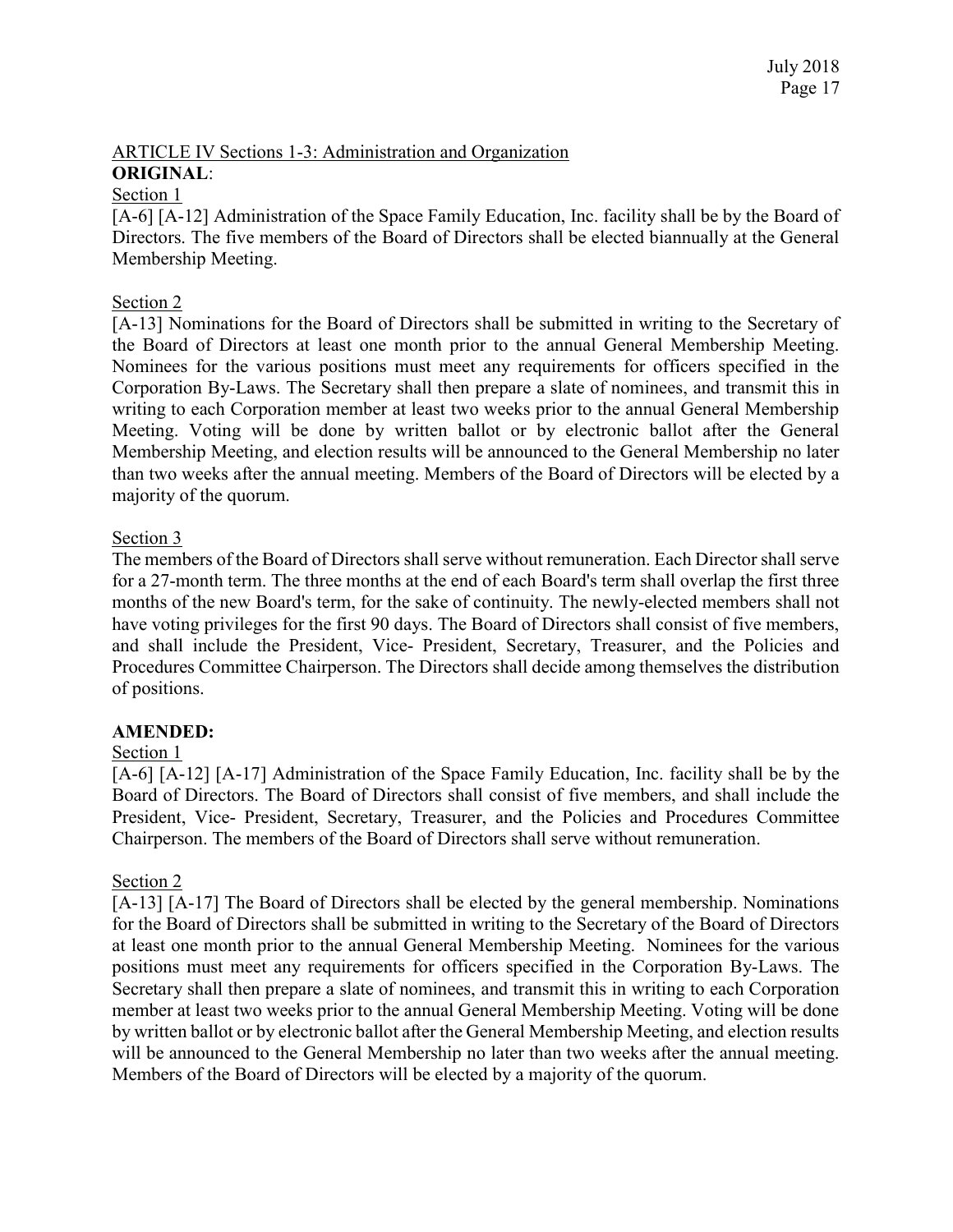## Section 3

[A-17] In order to establish staggered terms, beginning in June 2005, members shall elect 5 Directors. The current Board will continue to serve the 27-month term for which they were elected, overlapping for three months with the new Board for the sake of continuity. The newly elected Board shall not have voting privileges for the first 90 days. Once elected, the newly elected Board shall decide among themselves two (2) Directors to serve a 1-yr term and three (3) Directors to serve a 2-year term. Each year thereafter the general membership shall elect two (2) or three (3) Directors, as the case may be, for a term of two (2) years. The Directors shall decide among themselves the distribution of positions. The newly elected Directors shall have voting privileges immediately. Any member of the Board of Directors may be re-elected for no more than two consecutive terms.

# [A-18] Proposed May 2007, Accepted June 2007

#### ARTICLE II Item 4: Purpose and Policy ORIGINAL:

To carry out fund-raising activities in order to raise revenue for the maintenance and enhancement of the facility and equipment used by the facility, and scholarships.

## AMENDED:

To carry out fundraising activities in order to raise revenue for the maintenance and enhancement of the facility and equipment used by the facility and for financial assistance to members and staff as approved by the Board of Directors.

## [A-19] Proposed May 2007, Accepted June 2007

# ARTICLE III Section 3: Membership, Dues and Voting Conduct

## ORIGINAL:

Membership dues shall be determined annually by the Board of Directors and billed to all members by September 1.

## AMENDED:

Membership dues shall be determined annually by the Board of Directors and billed to all members by October 1.

## [A-20] Proposed May 2007, Accepted June 2007

#### ARTICLE V Section 1: Board of Directors ORIGINAL:

All candidates for Directorship shall be members of the Corporation in good standing. AMENDED:

All candidates for Directorship shall be members of the Corporation in good standing. Only one person per family may serve on the SFEI Board of Directors at any given time.

# [A-21] Proposed May 2007, Accepted June 2007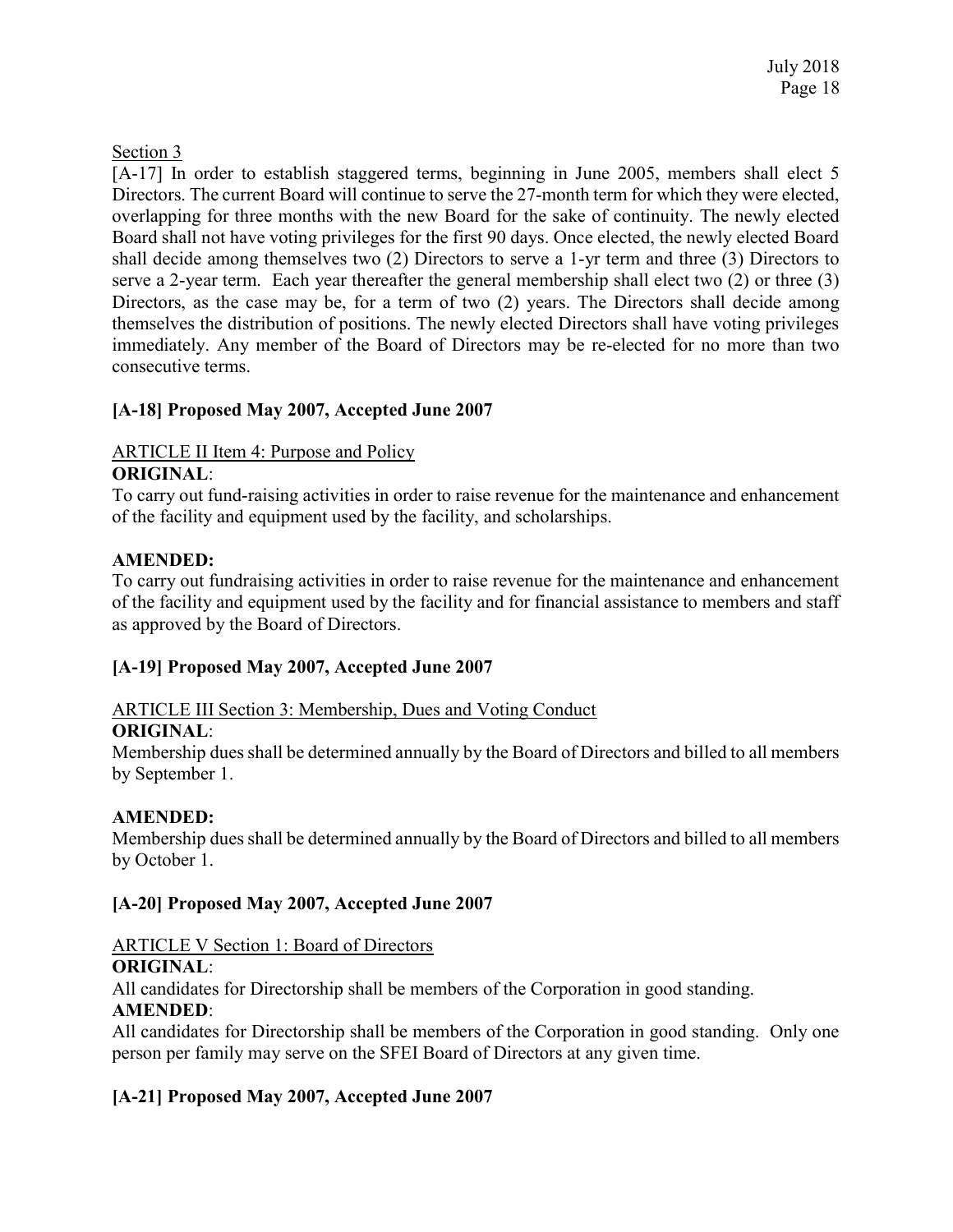## ARTICLE VI Sections 2, 4, 5 and 6: Duties of the Members of the Board of Directors Section 2

# ORIGINAL:

The Vice-President's duties shall be as follows:

- assume the duties of the President in his or her absence.
- oversee the budget and financial status of the Corporation.

# AMENDED:

The Vice-President's duties shall be as follows:

- assume the duties of the President in his or her absence.
- oversee the budget and financial status of the Corporation.
- oversee JSC CCC safety including tracking, trending and reporting safety and health related data.

# Section 4

# ORIGINAL:

The Secretary's duties shall be as follows:

- record the minutes of all meetings of the Board of Directors, and of any meetings of the General Membership of the Corporation. Minutes of these meeting shall be sent to all members of the Board of Directors, and posted in the Space Family Education, Inc. facility within two weeks of each meeting.
- handle all correspondence of the Corporation, including notices to the General Membership of meetings, special elections, and regular elections.
- prepare a slate of nominees for the biannual elections.
- maintain a current listing of the Corporation membership, officers, and chairpersons of any appointed committee.
- prepare and send notices of annual Corporation membership fee payment to all members of the Corporation.
- maintain an up-to-date copy of the By-Laws of the Corporation.

## AMENDED:

The Secretary's duties shall be as follows:

- record the minutes of all meetings of the Board of Directors, and of any meetings of the General Membership of the Corporation. Minutes of these meeting shall be sent to all members of the Board of Directors, and posted in the Space Family Education, Inc. facility within two weeks of each meeting.
- handle all correspondence of the Corporation, including notices to the General Membership of meetings, special elections, and regular elections.
- prepare a slate of nominees for the biannual elections.
- maintain a current listing of the Corporation officers, and chairpersons of any appointed committee.
- prepare and send notices of annual Corporation membership fee payment to all members of the Corporation.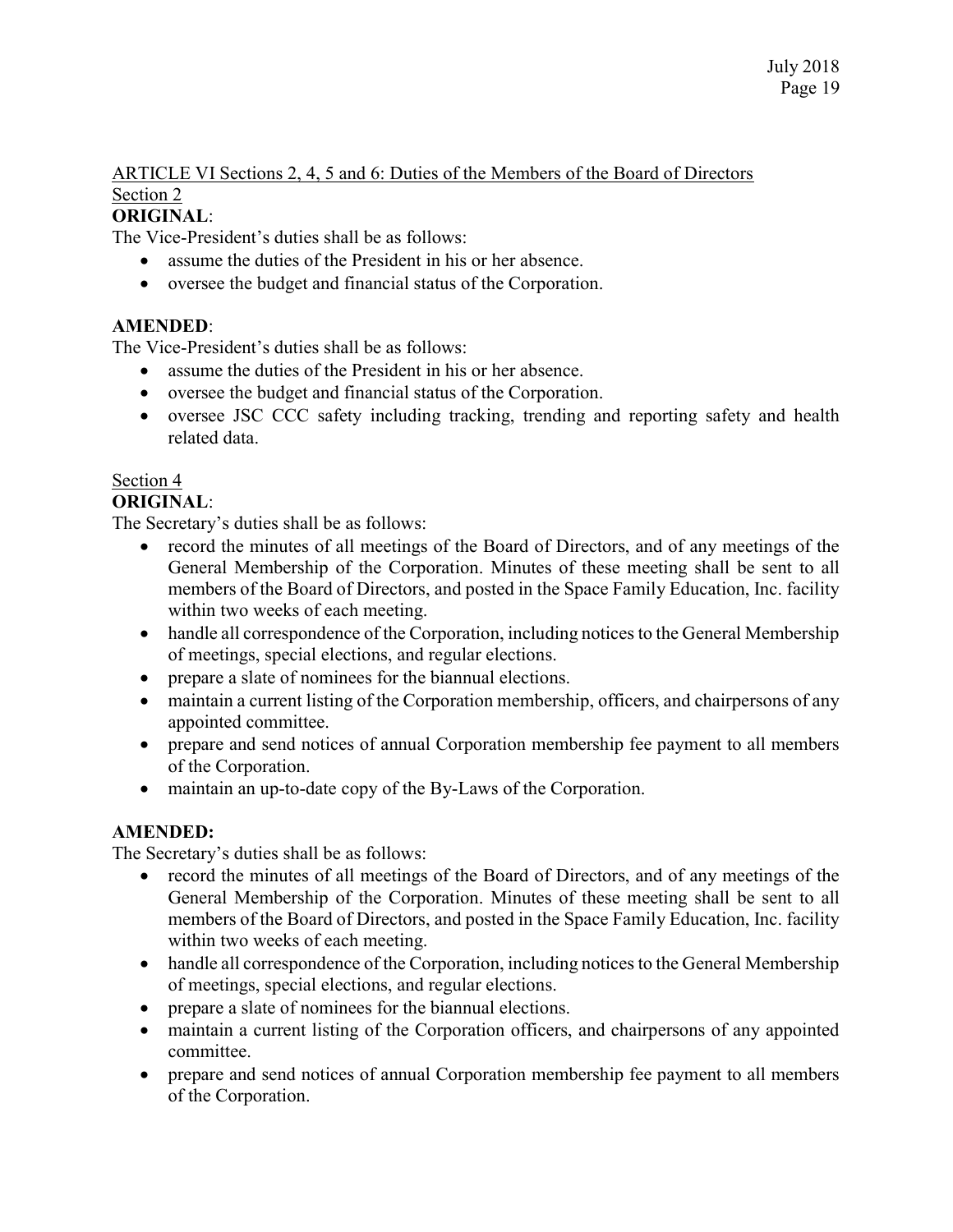maintain an up-to-date copy of the By-Laws of the Corporation.

# Section 5

## ORIGINAL:

The Policies and Procedures Chairperson duties shall be as follows:

- assume the chairpersonship of the Policies and Procedures Committee.
- prepare and maintain a Parent's Handbook for the facility.

# AMENDED:

The Policies and Procedures Chairperson duties shall be as follows:

- assume the chairpersonship of the Policies and Procedures Committee.
- serve as the focal point for board-recommended changes to and approval of the JSC CCC Standard Operating Procedures.
- manage a waiting list for the Child Care Center in accordance with the priority stated in the MOU with NASA.

# Section 6

# ORIGINAL:

In addition to the duties tied to each position above, the Board Members will also fill the roles listed below, and shall decide among themselves the distribution of these roles.

- Waiting List Coordinator Responsible for managing a waiting list for the Child Care Center in accordance with the priority stated in the MOU with NASA.
- Fundraising Chair Responsible for ensuring an annual fundraising plan is in place.
- Safety Chair Responsible for oversight of JSC CCC safety including tracking and reporting trends related to Safety and Health incidents.
- Board members may also need to fill roles as required by JSC (e.g. Facility Manager, Fire Warden).

## AMENDED:

In addition to the duties assigned to each board position, the Board Members shall decide among themselves the distribution of other required roles such as Facility Manager, Fire Warden, Badging Representative, etc., as needed.

# [A-22] Proposed May 2007, Accepted June 2007

# ARTICLE VIII Section 3: Committees

# ORIGINAL:

The following committees shall be established as permanent committees:

 Fundraising and Scholarship Committee to raise funds for scholarships and additional equipment.

## AMENDED:

The following committees shall be established as permanent committees: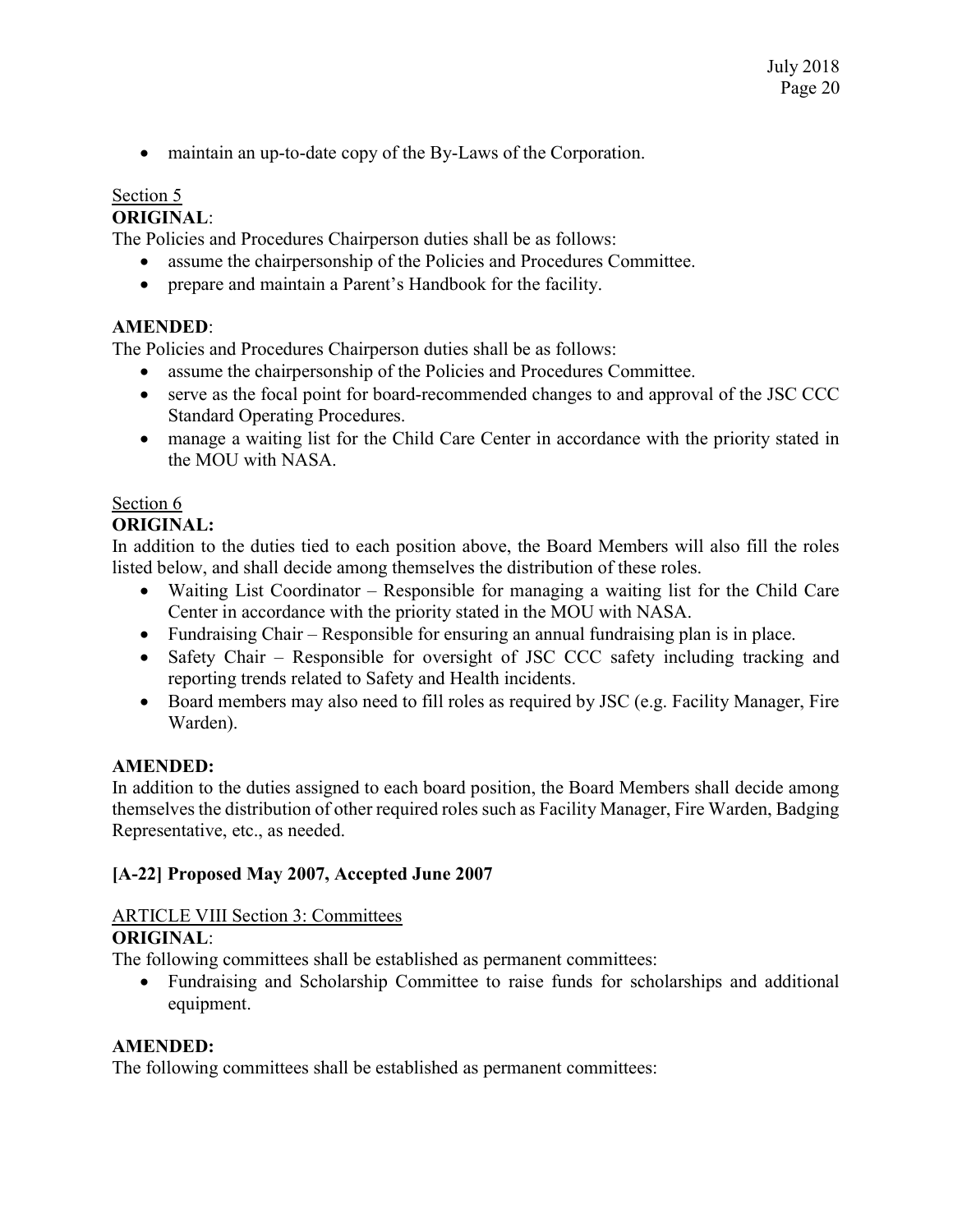• Fundraising Committee to carry out fundraising activities in order to raise revenue for the maintenance and enhancement of the facility and equipment used by the facility and for financial assistance to members and staff as approved by the Board of Directors.

# [A-23] Proposed May 2014, Accepted July 2014

# ARTICLE IX:

### ORIGINAL:

The Facility Director is an ex-officio member of the Board of Directors. Committee chairpersons appointed by the President of the Board are also ex-officio members of the Board of Directors.

### AMENDED:

The Facility Director is an ex-officio member of the Board of Directors. Committee chairpersons appointed by the President of the Board are also ex-officio members of the Board of Directors. [A-23] A Childcare Consultant will be retained by the Board of Directors and is a non-voting exofficio member of the Board of Directors.

## [A-24] Proposed May 2014, Accepted July 2014

# ARTICLE VI, Section 1:

### ORIGINAL:

The President's duties shall be as follows:

- to serve as the Chief Executive Officer of the Corporation.
- to preside at all meetings of the Board of Directors.
- to authorize contracts of up to \$30,000.
- to sign checks authorizing expenditure of Corporation funds in the absence of the Treasurer, with the approval of the Board of Directors.
- to carry out all policies established as set forth under the Charter and By- Laws of the Corporation.

### AMENDED:

The President's duties shall be as follows:

- to serve as the Chief Executive Officer of the Corporation.
- to preside at all meetings of the Board of Directors.
- to authorize contracts of up to \$30,000.
- to sign checks authorizing expenditure of Corporation funds in the absence of the Treasurer, with the approval of the Board of Directors.
- to carry out all policies established as set forth under the Charter and By-Laws of the Corporation.
- [A-24] to serve as the primary interface to the Childcare Consultant.

## [A-25] Proposed May 2014, Accepted July 2014

## ARTICLE VI, Section 2: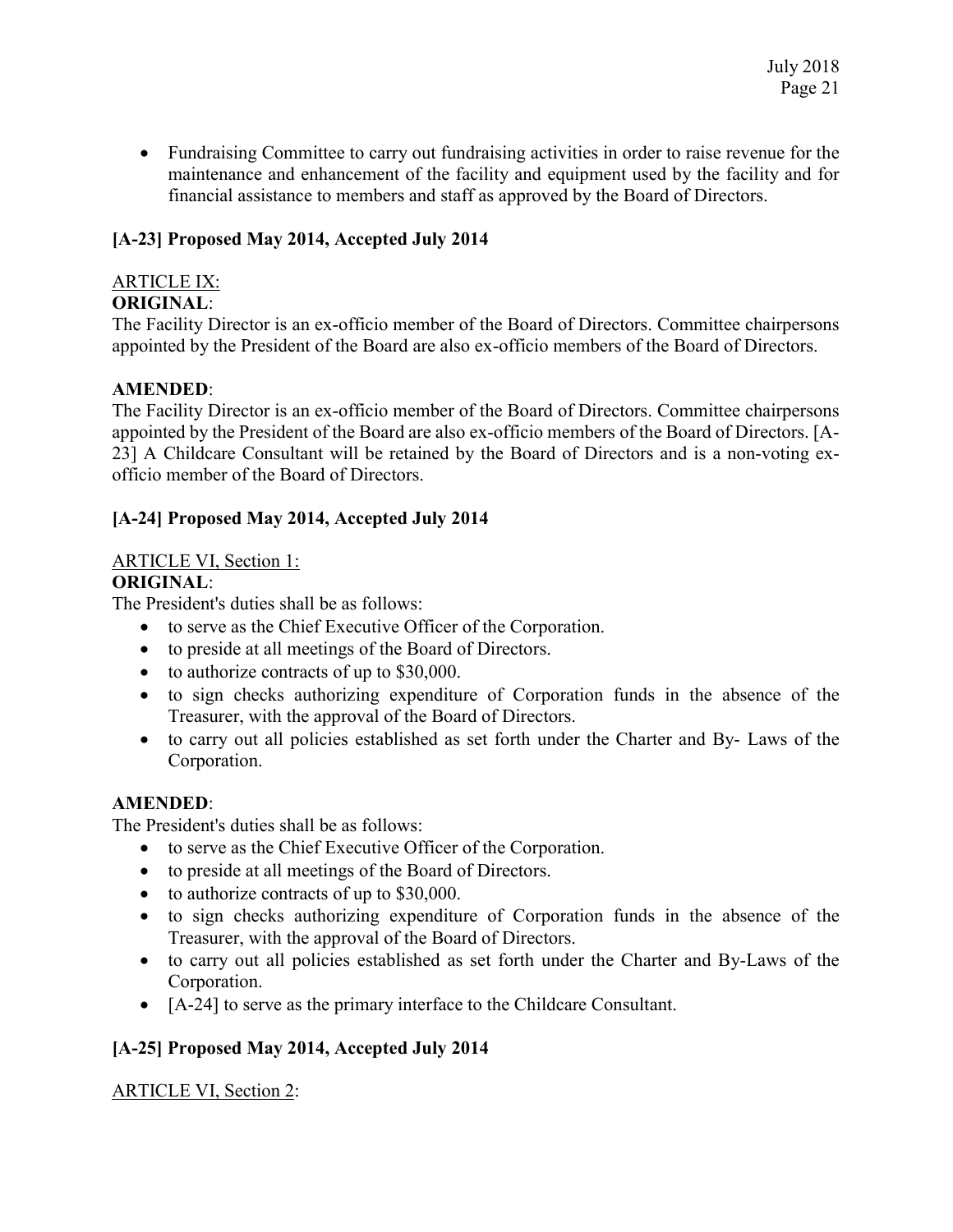### ORIGINAL:

The Vice-President's duties shall be as follows:

- assume the duties of the President in his or her absence.
- [A-4] oversee the budget and financial status of the Corporation.
- [A-21] oversee JSC CCC safety including tracking, trending and reporting safety and health related data.

### AMENDED:

The Vice-President's duties shall be as follows:

- assume the duties of the President in his or her absence.
- [A-4] oversee the budget and financial status of the Corporation.
- [A-21] oversee JSC CCC safety including tracking, trending and reporting safety and health related data.
- [A-25] maintain contact with the Child Care Center's Human Resources Consultant.

# [A-26] Proposed May 2014, Accepted July 2014

## ARTICLE VI, Section 3:

## ORIGINAL:

The Treasurer's duties shall be as follows:

- assume the chairpersonship of the Budget and Finance Committee.
- be the custodian of all Corporation funds and bank accounts.
- sign checks and authorize the expenditure of Corporation funds with the approval of the Board of Directors.
- handle and record the details of all financial transactions entered into by the Corporation. A complete report of transactions shall be prepared for each regular meeting of the Board of Directors.
- assist the facility Director in the preparation of the annual facility budget.

## AMENDED:

The Treasurer's duties shall be as follows:

- assume the chairpersonship of the Budget and Finance Committee.
- be the custodian of all Corporation funds and bank accounts.
- sign checks and authorize the expenditure of Corporation funds with the approval of the Board of Directors.
- handle and record the details of all financial transactions entered into by the Corporation. A complete report of transactions shall be prepared for each regular meeting of the Board of Directors.
- assist the facility Director in the preparation of the annual facility budget.
- $\bullet$  [A-26] to serve as the primary interface to the Corporation's accountant(s).

# [A-27] Proposed May 2014, Accepted July 2014

## ARTICLE VI, Section 5: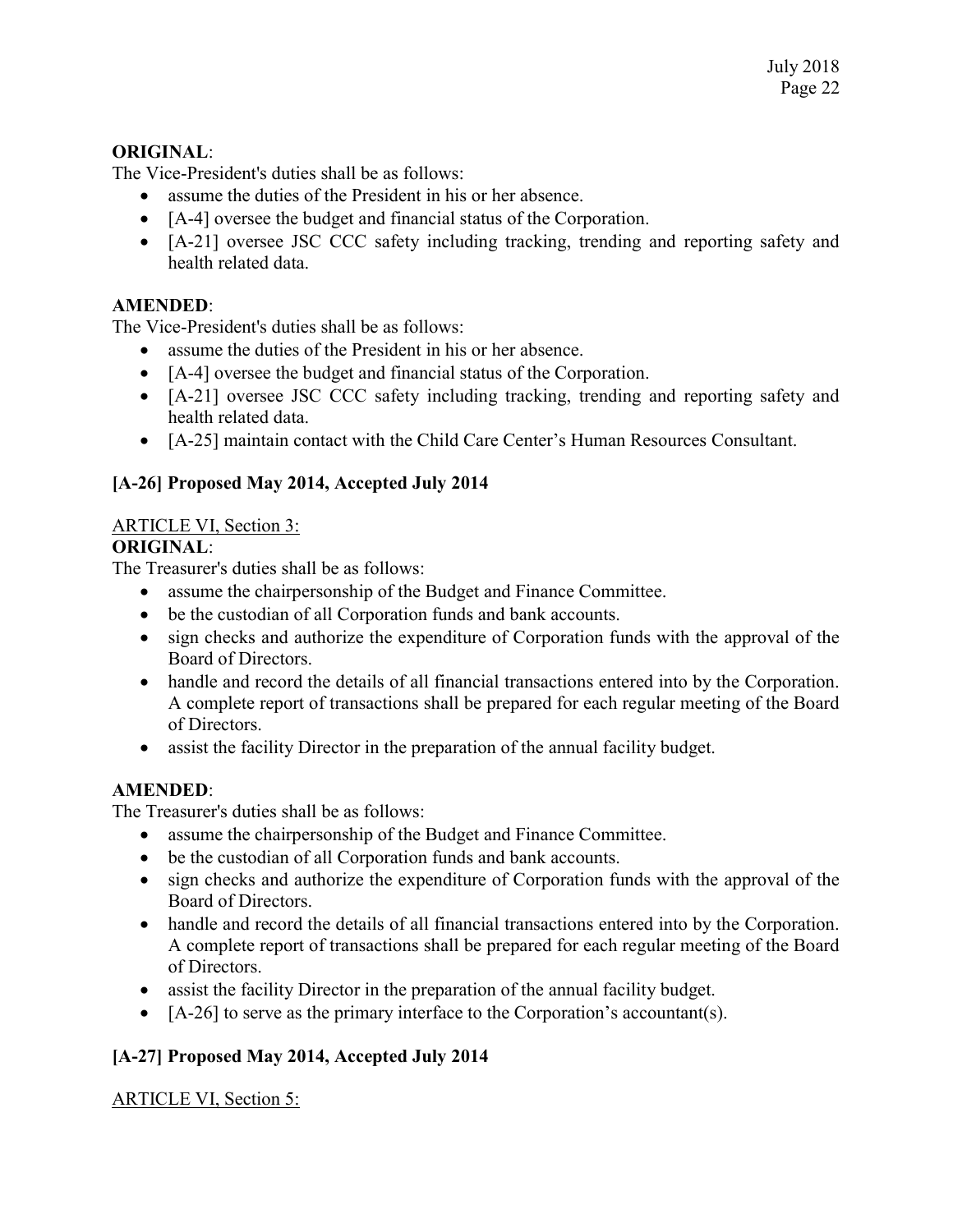## ORIGINAL:

The Policies and Procedures Chairperson's duties shall be as follows:

- [A-15] assume the chairpersonship of the Policies and Procedures Committee.
- [A-21] serve as the focal point for board-recommended changes to and approval of the JSC CCC Standard Operating Procedures.
- manage a waiting list for the Child Care Center in accordance with the priority stated in the MOU with NASA.

# AMENDED:

The Policies and Procedures Chairperson's duties shall be as follows:

- [A-15] assume the chairpersonship of the Policies and Procedures Committee.
- [A-21] serve as the focal point for board-recommended changes to and approval of the JSC CCC Standard Operating Procedures.
- [A-27] oversee the management of a waiting list for the Child Care Center in accordance with the priority stated in the JSC CCC Standard Operating Procedures.

# [A-28] Proposed May 2014, Accepted July 2014

## Add:

ARTICLE VI, Section 7: Experience Requirements

[A-28] The President shall have at least one year of previous experience on the Board of Directors. The Treasurer shall have or receive appropriate training for the position and shall commit to training or transferring knowledge to the succeeding Treasurer for a six month period.

# [A-29] Proposed May 2016, Accepted July 2016

## ARTICLE IV, Section 3:

## Original:

In order to establish staggered terms, beginning in June 2005, members shall elect 5 Directors. The current Board will continue to serve the 27-month term for which they were elected, overlapping for three months with the new Board for the sake of continuity. The newly elected Board shall not have voting privileges for the first 90 days. Once elected, the newly elected Board shall decide among themselves two (2) Directors to serve a 1-yr term and three (3) Directors to serve a 2-yr term. Each year thereafter the general membership shall elect two (2) or three (3) Directors, as the case may be, for a term of two (2) years. The Directors shall decide among themselves the distribution of positions. The newly elected Directors shall have voting privileges immediately. Any member of the Board of Directors may be re-elected for no more than two consecutive terms.

## Amended:

Each year the general membership shall elect two (2) or three (3) Directors, as the case may be, for a term of two (2) years. The Directors shall decide among themselves the distribution of positions. The newly elected Directors shall have voting privileges immediately. Any member of the Board of Directors may be re-elected for no more than two consecutive terms.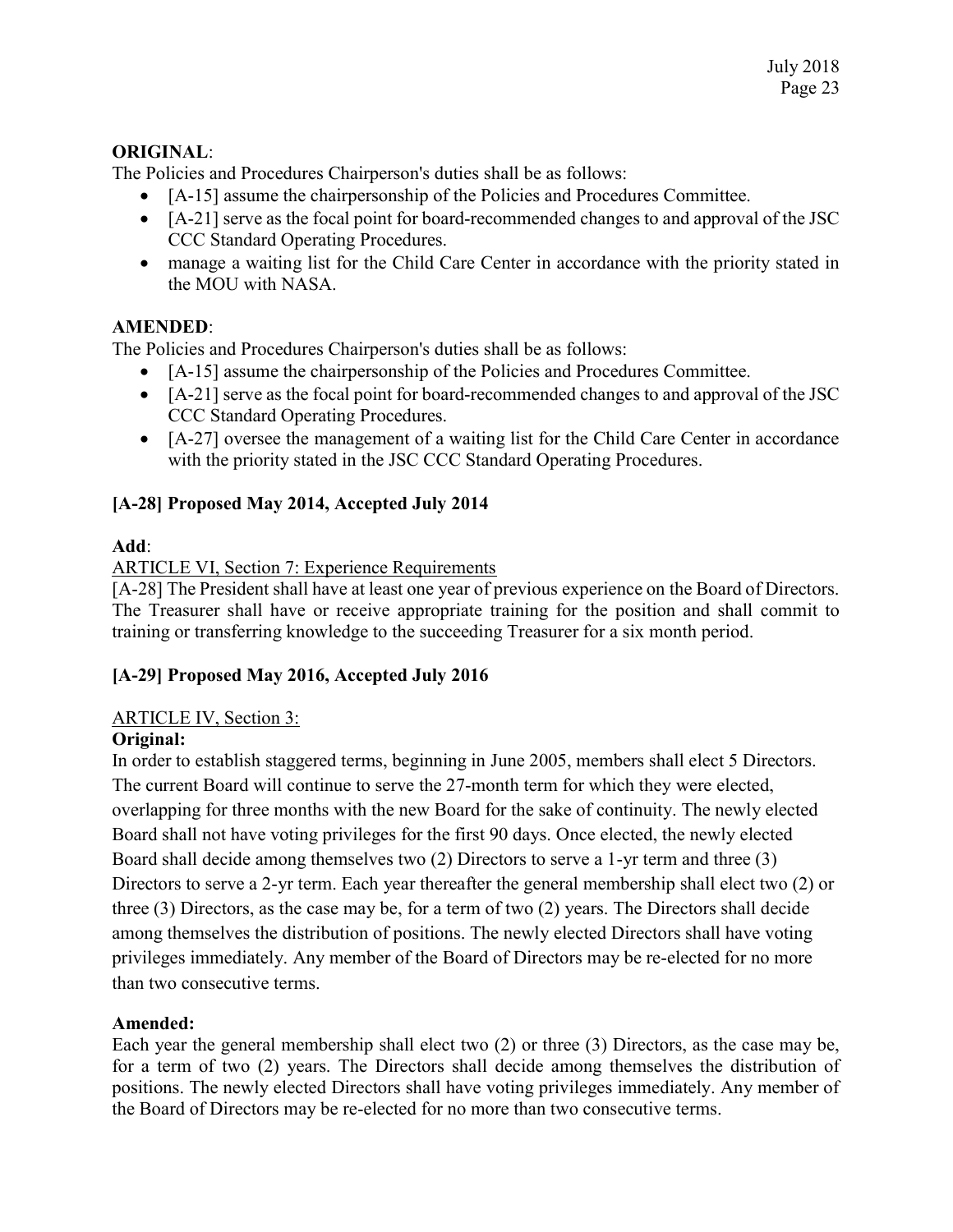### [A-30] Proposed May 2016, Accepted July 2016

### ARTICLE IV, Section 2:

### Original:

The Board of Directors shall be elected by the general membership. Nominations for the Board of Directors shall be submitted in writing to the Secretary of the Board of Directors at least one month prior to the annual General Membership Meeting. Nominees for the various positions must meet any requirements for officers specified in the Corporation By-Laws. The Secretary shall then prepare a slate of nominees, and transmit this in writing to each Corporation member at least two weeks prior to the annual General Membership Meeting. Voting will be done by written ballot or by electronic ballot after the General Membership Meeting, and election results will be announced to the General Membership no later than two weeks after the annual meeting. Members of the Board of Directors will be elected by a majority of the quorum.

### Amended:

The Board of Directors shall be elected by the general membership. Nominations for the Board of Directors shall be submitted in writing to the Secretary of the Board of Directors at least one month prior to the annual General Membership Meeting. Nominees for the various positions must meet any requirements for officers specified in the Corporation By-Laws. The Secretary shall then prepare a slate of nominees, and transmit this in writing to each Corporation member at least two weeks prior to the annual General Membership Meeting. Voting will be done by written ballot or by electronic ballot after the General Membership Meeting, and election results will be announced to the General Membership no later than two weeks after the annual meeting. Members of the Board of Directors will be elected by a majority of the quorum. In each general election, the civil servant gaining the most votes will win one of the open positions. The other positions will be filled by majority rules regardless of employment status.

### [A-31] Proposed May 2016, Accepted July 2016

### Add:

### ARTICLE V, Section 2A:

The function of the Board of Directors is to develop, monitor, and enforce policy, not to implement it. The function of the Executive Director is to implement policy and run the childcare center. The Board shall not have delegation authority to any subordinate employee of the Executive Director. The Board of Directors is responsible for maintaining the Bylaws and approving changes to the Standard Operating Procedure. The Executive Director is responsible for implementing the Standard Operating Procedure, TDFPS guidelines, and SFEI Employee handbook documents. Suggestions on policy implementation and facility management may be made to the Executive Director in writing following approval from a quorum of the Board of Directors.

## [A-32] Proposed May 2016, Accepted July 2016

Add: ARTICLE V, Section 3A: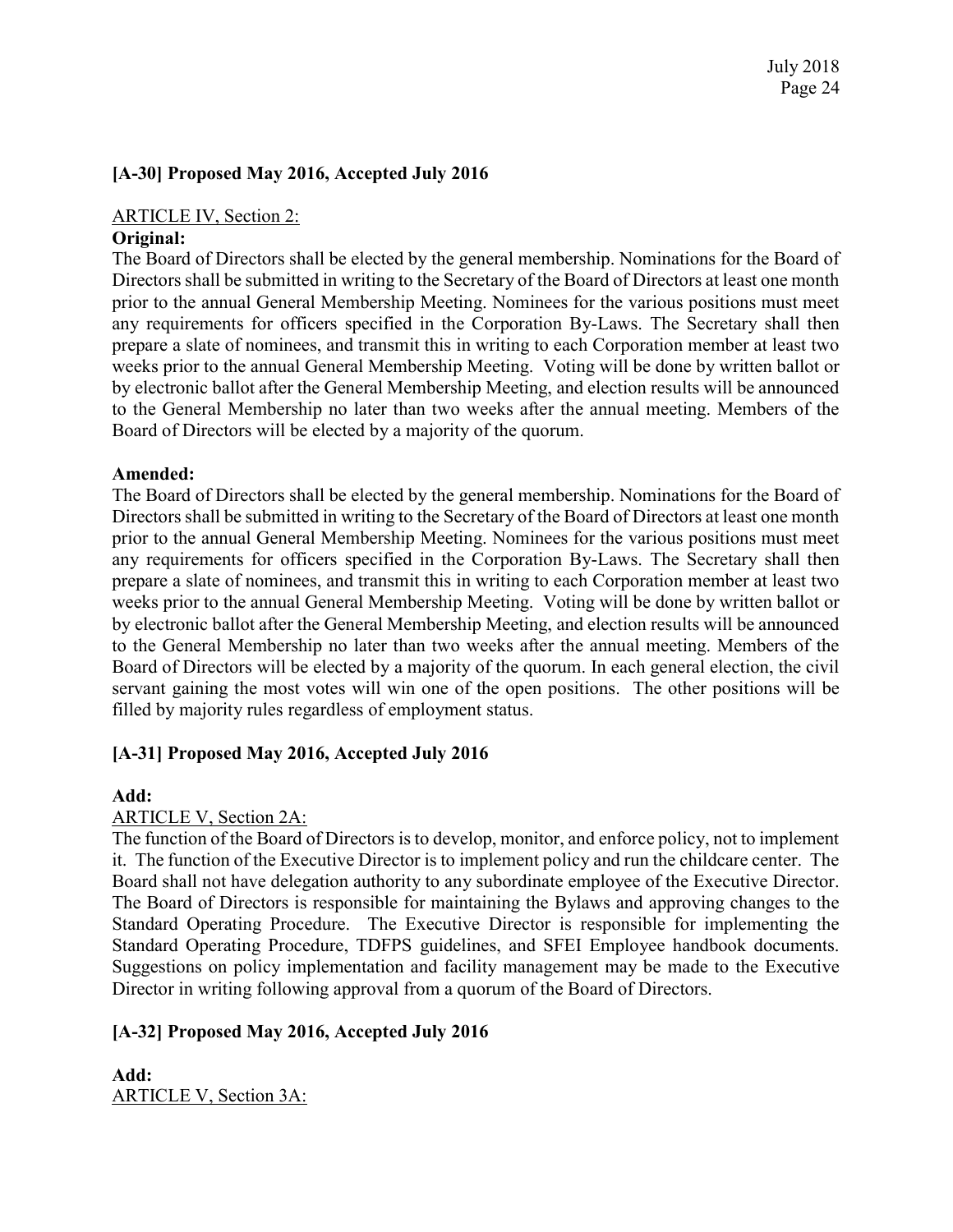The expected behaviors of the Directors in order to maintain success of the four major goals defined in Article II are as follows:

- Maintain open communication with other Directors.
- Make an effort to participate in Board meetings as stated in Article V, Section 5.
- Make good faith efforts to gain approval of a quorum of other Directors when making decisions on policy.
- Be trustworthy.
- Maintain the confidentiality of sensitive information.
- Ensure transparency in policy decisions and actions.
- Avoid unnecessary conflicts of interest.

## [A-33] Proposed May 2016, Accepted July 2016

### ARTICLE V, Section 4:

### Original:

A Board of Director may be removed from office by one of two methods. If 4 of 5 of the acting Board of Directors votes unanimously to remove another member, then that person shall be removed from the Board of Directors. A Board of Director may also be removed by a vote at a special meeting of the General Membership, once twenty-five percent of the Corporation has signed a petition calling for the meeting. If a clear majority of the votes cast indicate removal of the officer, and the total number of votes meets or exceeds a quorum of the total Corporation membership, then that person shall be removed from the Board of Directors. In the event of removal, nominations for a replacement for that position shall be accepted from the General Membership present at the special meeting, or from the Board of Directors. A vote for replacement may be held at the special meeting or at a specified time thereafter. A majority of the written votes cast will determine who will fill the vacant position, and the total number of votes cast must meet or exceed a quorum of the total Corporation membership. The results of the election must be communicated to the General Membership within two weeks of the election.

#### Amended:

A member of the Board of Directors may be removed from office by one of two methods. First, the Board of Directors may remove Directors. The Director must be informed in writing of which expected behaviors are being disregarded. Where possible, this notification should be in advance of any vote to remove the member. If 4 of 5 of the acting Board of Directors votes unanimously to remove another member, then that person shall be removed from the Board of Directors.

A member of the Board of Directors may also be removed by a vote at a special meeting of the General Membership, once twenty-five percent of the Corporation has signed a petition calling for the meeting. If a clear majority of the votes cast indicate removal of the officer, and the total number of votes meets or exceeds a quorum of the total Corporation membership, then that person shall be removed from the Board of Directors.

In the event of removal, nominations for a replacement for that position shall be accepted from the General Membership present at the special meeting, or from the Board of Directors. A vote for replacement may be held at the special meeting or at a specified time thereafter. A majority of the written votes cast will determine who will fill the vacant position, and the total number of votes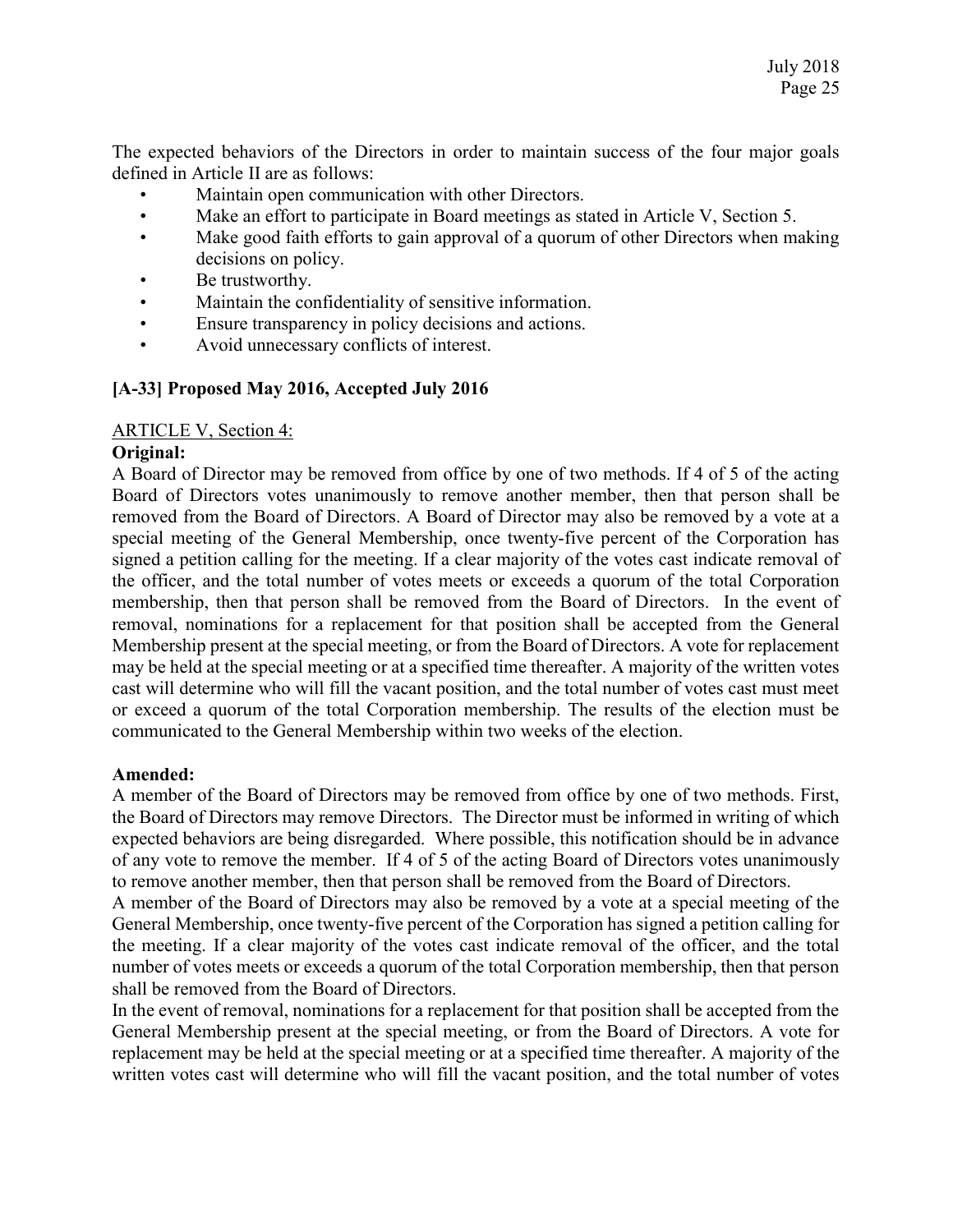cast must meet or exceed a quorum of the total Corporation membership. The results of the election must be communicated to the General Membership within two weeks of the election.

### [A-34] Proposed June 2018, Accepted July 2018

### ARTICLE III Section 2:

ORIGINAL: Application for membership shall be in written form and presented to the Board of Directors of the Corporation.

AMENDED: Application for membership shall be in written form and presented to the Board of Directors of the Corporation. This may be done via the Childcare Director.

### [A-35] Proposed June 2018, Accepted July 2018

### ARTICLE IV Section 2:

ORIGINAL: [A-13] [A-17] [A-30] The Board of Directors shall be elected by the general membership. Nominations for the Board of Directors shall be submitted in writing to the Secretary of the Board of Directors at least one month prior to the annual General Membership Meeting. Nominees for the various positions must meet any requirements for officers specified in the Corporation By-Laws. The Secretary shall then prepare a slate of nominees, and transmit this in writing to each Corporation member at least two weeks prior to the annual General Membership Meeting. Voting will be done by written ballot or by electronic ballot after the General Membership Meeting, and election results will be announced to the General Membership no later than two weeks after the annual meeting. Members of the Board of Directors will be elected by a majority of the quorum. In each general election, the civil servant gaining the most votes will win one of the open positions. The other positions will be filled by majority rules regardless of employment status.

AMENDED: [A-13] [A-17] [A-30] [A-35] The Board of Directors shall be elected by the general membership. Nominations for the Board of Directors shall be submitted in writing to the Secretary of the Board of Directors at least one month prior to the annual General Membership Meeting. Members may nominate themselves or others as a candidate for either a general or special election. Nominees for the various positions must meet any requirements for officers specified in the Corporation By-Laws. The Secretary shall prepare a slate of nominees, and transmit this in writing to each Corporation member at least two weeks prior to the annual General Membership Meeting. Voting will be done by written or electronic ballot at or after the General Membership Meeting, and election results will be announced to the General Membership no later than three weeks after the annual meeting. Members of the Board of Directors will be elected by a majority of the votes cast and the total number of votes must meet or exceed a quorum of the total Corporation membership. In each general election, the civil servant gaining the most votes will win one of the open positions. The other positions will be filled by majority rules regardless of employer.

## [A-36] Proposed June 2018, Accepted July 2018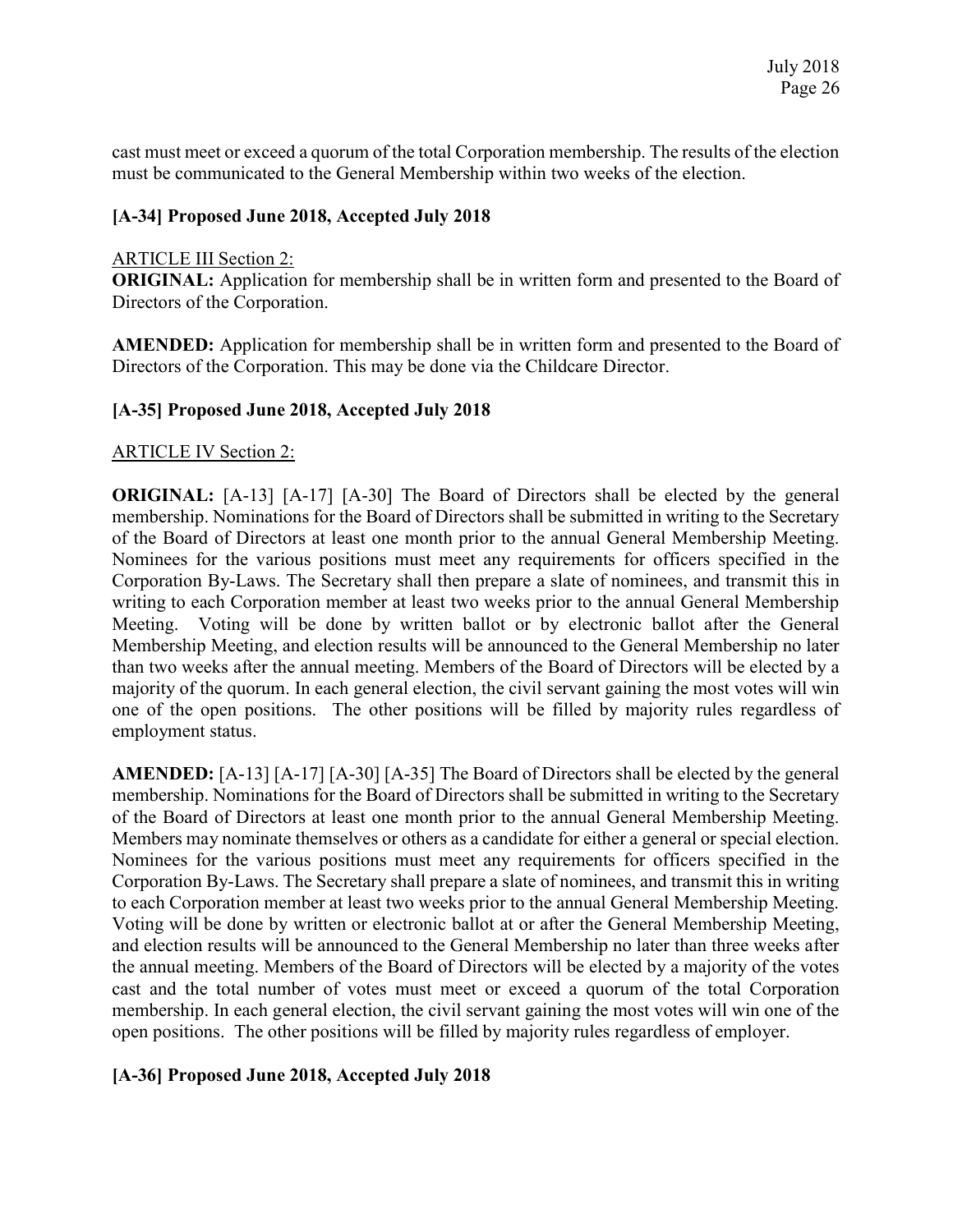## ARTICLE IV Section 3:

ORIGINAL: [A-17] [A-29] Each year the general membership shall elect two (2) or three (3) Directors, as the case may be, for a term of two (2) years. The Directors shall decide among themselves the distribution of positions. The newly elected Directors shall have voting privileges immediately. Any member of the Board of Directors may be re-elected for no more than two consecutive terms.

AMENDED: [A-17] [A-29] [A-36] Each year the general membership shall elect two (2) or three (3) Directors, as the case may be, for a term of two (2) years. The Directors shall decide among themselves the distribution of positions. The newly elected Directors shall have voting privileges immediately. Any member of the Board of Directors may be re-elected for no more than two consecutive terms.

When a Board member vacancy occurs for reasons other than removal (e.g., relocation, loss of Corporation membership status, etc.), the Board of Directors shall hold a call for candidates (including nominations by the Board) and select by majority membership vote a person to assume that position's responsibilities for the remainder of the term. If less than 3 months remain in the term of the open position, the Board of Directors has the option of reassigning the responsibilities of that position to another member of the Board for the remainder of the term.

## [A-37] Proposed June 2018, Accepted July 2018

### ARTICLE V Section 2

ORIGINAL: The Board of Directors primary purpose is to ensure the solvency of the Corporation. The Board of Directors shall be responsible for the overall operation of the Corporation. The Board of Directors shall meet at regular intervals at least six times a year, not including the annual General Membership Meeting. The Board of Directors shall prepare the agenda and carry out the annual General Membership Meeting. The Board of Directors shall appoint committees as required and shall delegate to them such duties as deemed necessary. The Board of Directors shall be responsible for the hiring and management of the Facility Director. The Board of Directors shall be responsible for approving the annual budget.

AMENDED: [A-37] The Board of Directors' primary purpose is to ensure the solvency of the Corporation. The Board of Directors shall be responsible for the overall operation of the Corporation. The Board of Directors shall meet at regular intervals at least six times a year, not including the annual General Membership Meeting. The Board of Directors shall prepare the agenda and carry out all Board meetings, including the annual General Membership Meeting. The Board of Directors shall appoint committees as required and shall delegate to them such duties as deemed necessary. The Board of Directors shall be responsible for the hiring and management of the Childcare Director. The Board of Directors shall be responsible for approving the annual budget. The Board of Directors shall have primary responsibility (in coordination with the Childcare Director) for negotiation of the Space Act Agreement between SFEI and NASA JSC and shall have signatory authority on it.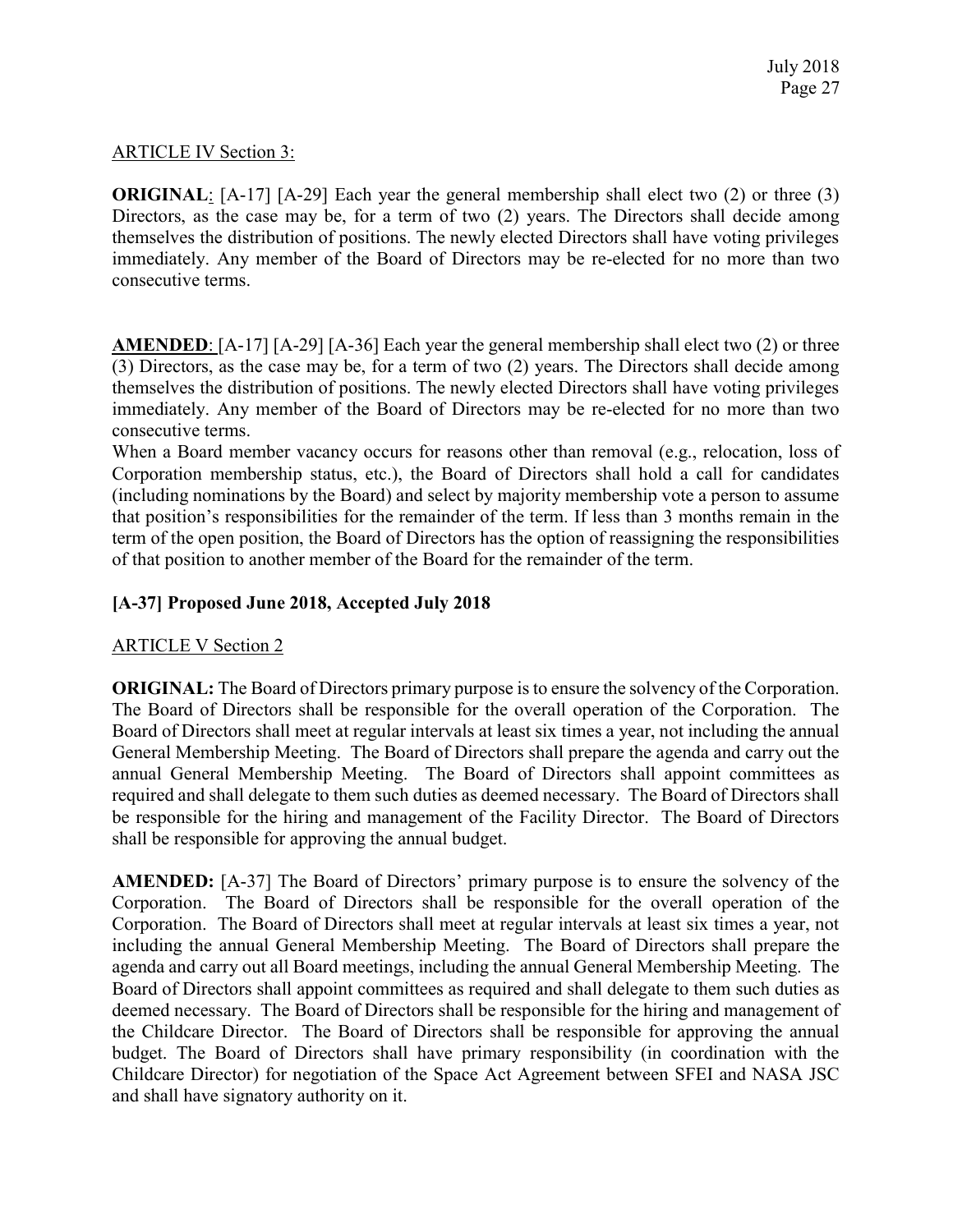### ARTICLE V Section 5:

ORIGINAL: Attendance at the Board of Directors meetings is the only mechanism for the Board to achieve its objectives of administering the affairs of the Corporation. Therefore, any Board member who misses three consecutive meetings of the Board will have his or her Board status reviewed by the remaining members of the Board of Directors. If the reasons for absence are not acceptable, then the other members of the Board of Directors may, by unanimous decision, decide to initiate removal of that member from the Board of Directors, and replace the position according to the provisions outlined in Section 4. When a Board member vacancy occurs for reasons other than removal, e.g., relocation, loss of corporation membership status, etc., the Board of Directors has the option of reassigning the responsibilities of that member to another member of the Board, or nominating and selecting by majority vote a person to assume those responsibilities for the interim period.

AMENDED: [A-37] Attendance at the Board of Directors meetings is the only mechanism for the Board to achieve its objectives of administering the affairs of the Corporation. Therefore, any Board member who misses three consecutive meetings of the Board will have his or her Board status reviewed by the remaining members of the Board of Directors. If the reasons for absence are not acceptable, then the other members of the Board of Directors may, by unanimous decision, decide to initiate removal of that member from the Board of Directors, and replace the position according to the provisions outlined in Section 4.

# [A-38] Proposed June 2018, Accepted July 2018

## ARTICLE V Section 4:

ORIGINAL: [A-3] [A-33] A member of the Board of Directors may be removed from office by one of two methods. First, the Board of Directors may remove Directors. The Director must be informed in writing of which expected behaviors are being disregarded. Where possible, this notification should be in advance of any vote to remove the member. If 4 of 5 of the acting Board of Directors votes unanimously to remove another member, then that person shall be removed from the Board of Directors.

A member of the Board of Directors may also be removed by a vote at a special meeting of the General Membership, once twenty-five percent of the Corporation has signed a petition calling for the meeting. If a clear majority of the votes cast indicate removal of the officer, and the total number of votes meets or exceeds a quorum of the total Corporation membership, then that person shall be removed from the Board of Directors.

In the event of removal, nominations for a replacement for that position shall be accepted from the General Membership present at the special meeting, or from the Board of Directors. A vote for replacement may be held at the special meeting or at a specified time thereafter. A majority of the written votes cast will determine who will fill the vacant position, and the total number of votes cast must meet or exceed a quorum of the total Corporation membership. The results of the election must be communicated to the General Membership within two weeks of the election.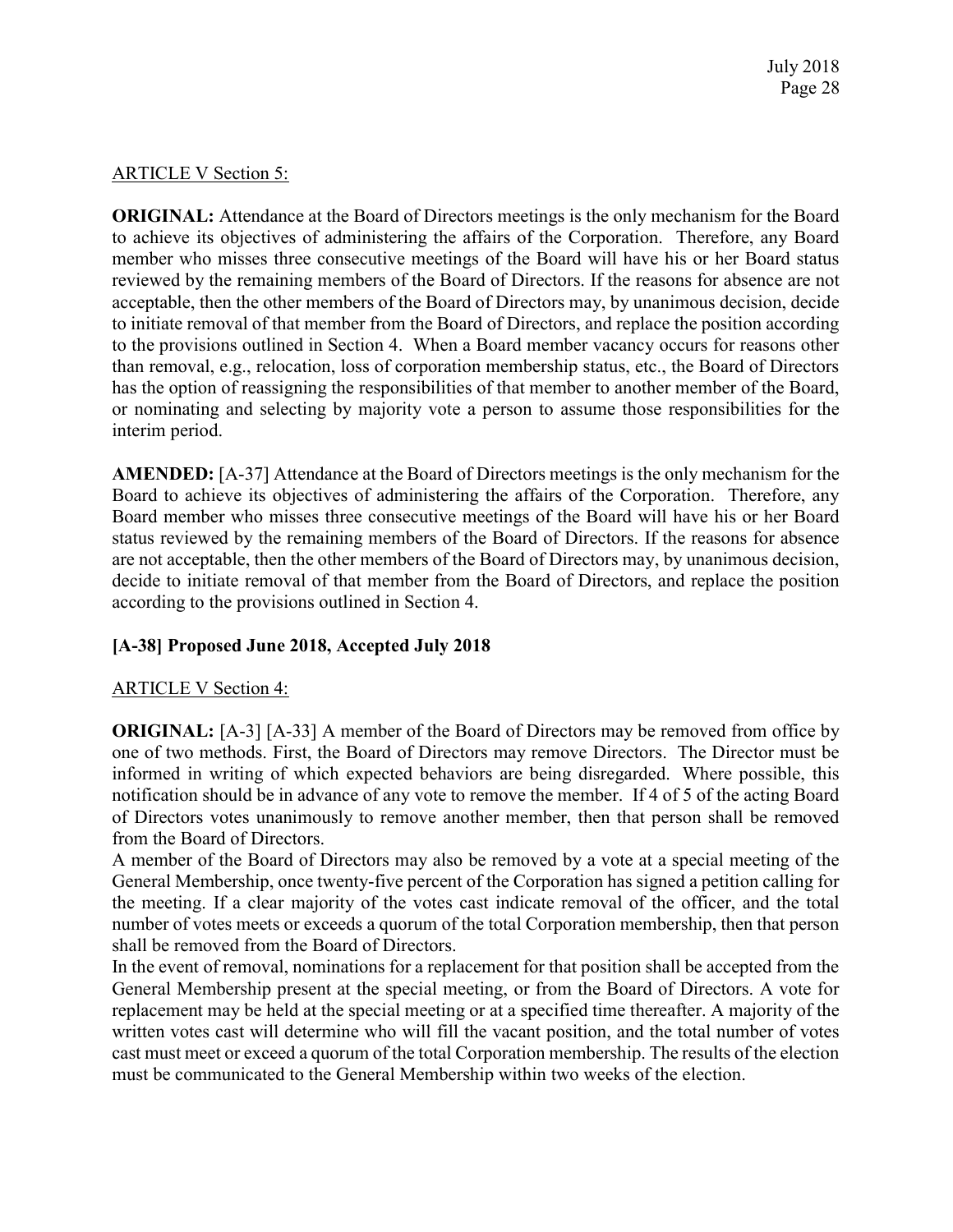AMENDED: [A-3] [A-33] [A-38] A member of the Board of Directors may be removed from office by one of two methods. First, the Board of Directors may remove Directors. The Director must be informed in writing which expected behaviors are being violated. Whenever possible, this notification should be in advance of any vote to remove the Director, and that person be allowed a chance to improve their behavior. If 4 of 5 of the current Board of Directors votes to remove another Director, then that person shall be removed from the Board of Directors.

A member of the Board of Directors may also be removed by a vote at a special meeting of the General Membership, once twenty-five percent of the Corporation has signed a petition calling for the meeting. If a clear majority of the votes cast indicate removal of the Director, and the total number of votes meets or exceeds a quorum of the total Corporation membership, then that person shall be removed from the Board of Directors.

In the event of removal, nominations for a replacement for that position shall be accepted from the General Membership, and from the Board of Directors. A vote for replacement may be held at the special meeting or at a specified time thereafter. A majority of the written votes cast will determine who will fill the vacant position, and the total number of votes cast must meet or exceed a quorum of the total Corporation membership. The results of the election must be communicated to the General Membership within two weeks of the election. If less than 3 months remain in the term of the open position, the Board has the option of reassigning the responsibilities of that member to another member of the Board for the remainder of the term.

# [A-39] Proposed June 2018, Accepted July 2018

## ARTICLE VI Section 5:

ORIGINAL: The Policies and Procedures Chairperson's duties shall be as follows:

- [A-15] assume the chairpersonship of the Policies and Procedures Committee.
- [A-21] serve as the focal point for board-recommended changes to and approval of the JSC CCC Standard Operating Procedures.
- [A-27] oversee the management of a waiting list for the Child Care Center in accordance with the priority stated in the JSC CCC Standard Operating Procedures.

AMENDED: The Policies and Procedures Chairperson's duties shall be as follows:

- [A-15] assume the chairpersonship of the Policies and Procedures Committee.
- [A-21] serve as the focal point for board-recommended changes to and approval of the JSC CCC Standard Operating Procedures.
- [A-27] [A-39] oversee the management of a waiting list for the Child Care Center in accordance with the priority stated in the JSC CCC Standard Operating Procedures. In the event that the Policies and Procedures Chairperson is on the Waiting List, then another member of the Board, not on the Waiting List, shall be selected to perform this duty.

# [A-40] Proposed June 2018, Accepted July 2018

## ARTICLE VII Section 2: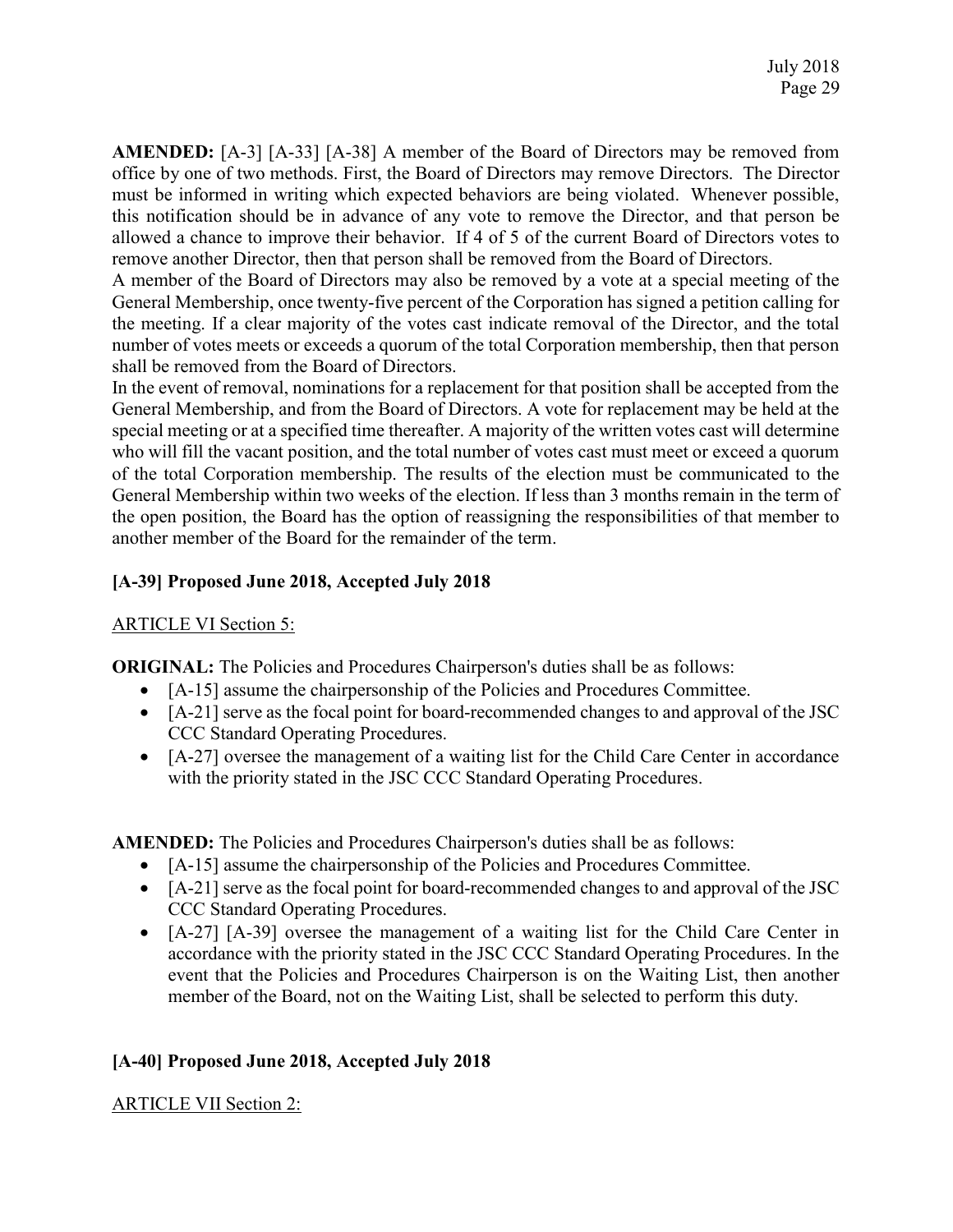ORIGINAL: Special meetings of the General Membership of the Corporation may be called at the discretion of the Board of Directors.

AMENDED: [A-40] Special meetings of the General Membership of the Corporation may be called at the discretion of the Board of Directors or by a petition signed by 25% of the total Corporation membership.

# [A-41] Proposed June 2018, Accepted July 2018

### ARTICLE IX;

ORIGINAL: The Facility Director is an ex-officio member of the Board of Directors. Committee chairpersons appointed by the President of the Board are also ex-officio members of the Board of Directors. [A-23] A Childcare Consultant will be retained by the Board of Directors and is a nonvoting ex-officio member of the Board of Directors.

AMENDED: [A-41] The Childcare Director is a non-voting ex-officio member of the Board of Directors. Committee chairpersons appointed by the President of the Board are also non-voting ex-officio members of the Board of Directors. [A-23] A Childcare Consultant will be retained by the Board of Directors and is a non-voting ex-officio member of the Board of Directors.

## [A-42] Proposed June 2018, Accepted July 2018

## ARTICLE XII Section 2:

ORIGINAL: Proposed amendments to the By-Laws must be submitted in writing to the Board of Directors at least one month prior to the annual General Membership meeting. The proposed amendment may originate from the Board of Directors or by a petition signed by at least fifteen percent (15%) of the Corporation membership. [A-16] At least two weeks prior to the annual General Membership meeting, a copy of the proposed amendment shall be distributed in writing to each member of the Corporation by the Secretary of the Board of Directors. Voting will be done by written ballot or by electronic ballot after the General Membership Meeting, and the results will be announced to the General Membership no later than two weeks after the annual meeting. If the majority of the votes cast at the General Membership meeting approve the adoption of the amendment, and the total number of votes cast meets or exceeds a quorum of total Corporation membership, then the amendment may be incorporated into the By-Laws.

AMENDED: [A-42] Amendments to the By-Laws may be made as the need arises and are not limited to a specific month, but must follow the process laid out below to allow all members to review, provide input to, and vote on the changes. Proposed amendments to the By-Laws must be submitted in writing to the Board of Directors at least one month prior to the annual General Membership meeting. The proposed amendment may originate from the Board of Directors or by a petition signed by at least fifteen percent (15%) of the Corporation membership. [A-16] At least